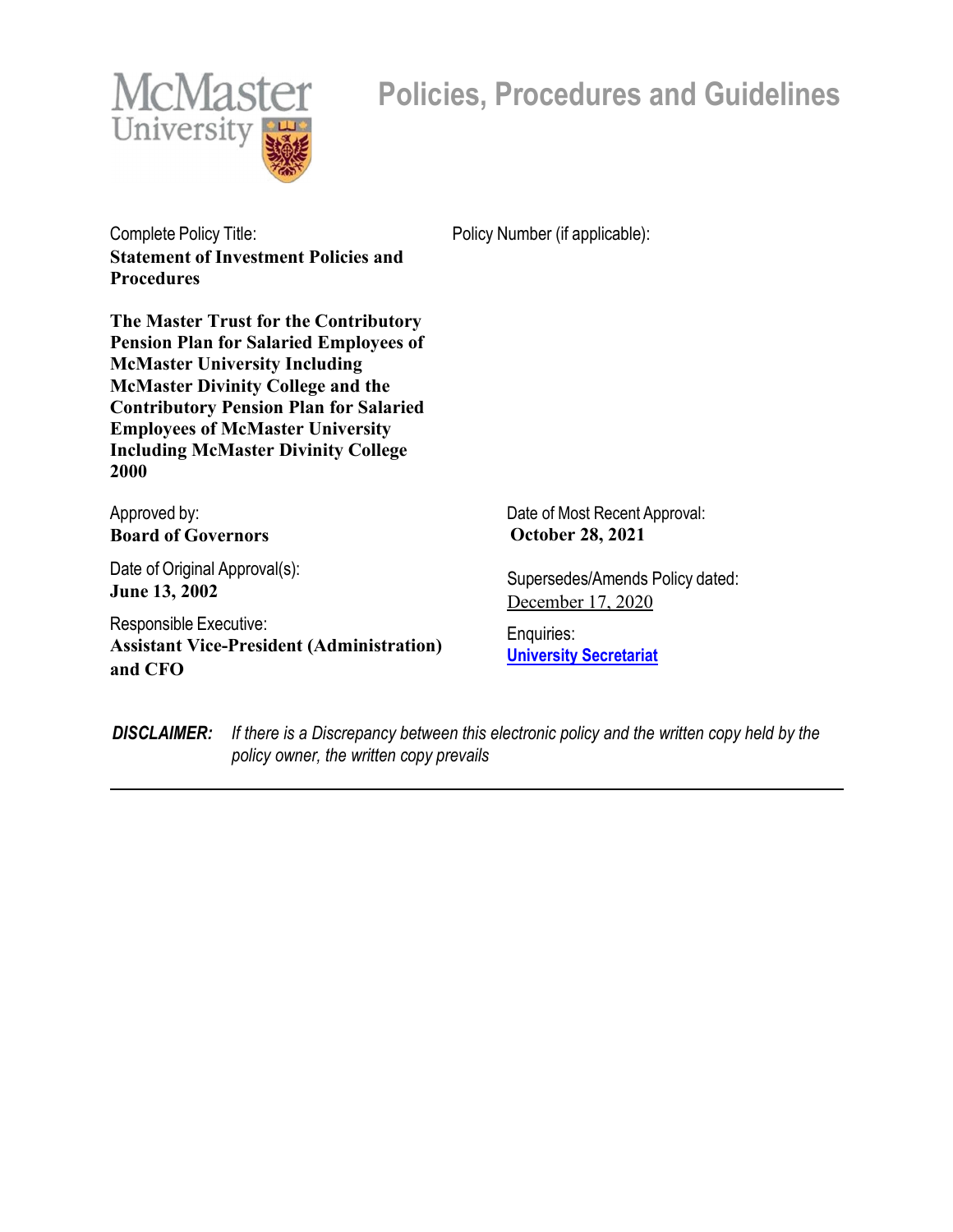# **Contents**

| 1.02 |  |
|------|--|
| 1.03 |  |
| 1.04 |  |
| 1.05 |  |
| 1.06 |  |
|      |  |
| 2.01 |  |
| 2.02 |  |
| 2.03 |  |
| 2.04 |  |
|      |  |
| 3.01 |  |
|      |  |
| 3.02 |  |
| 3.03 |  |
| 3.04 |  |
| 3.05 |  |
| 3.06 |  |
| 3.07 |  |
| 3.08 |  |
| 3.09 |  |
| 3.10 |  |
| 3.11 |  |
|      |  |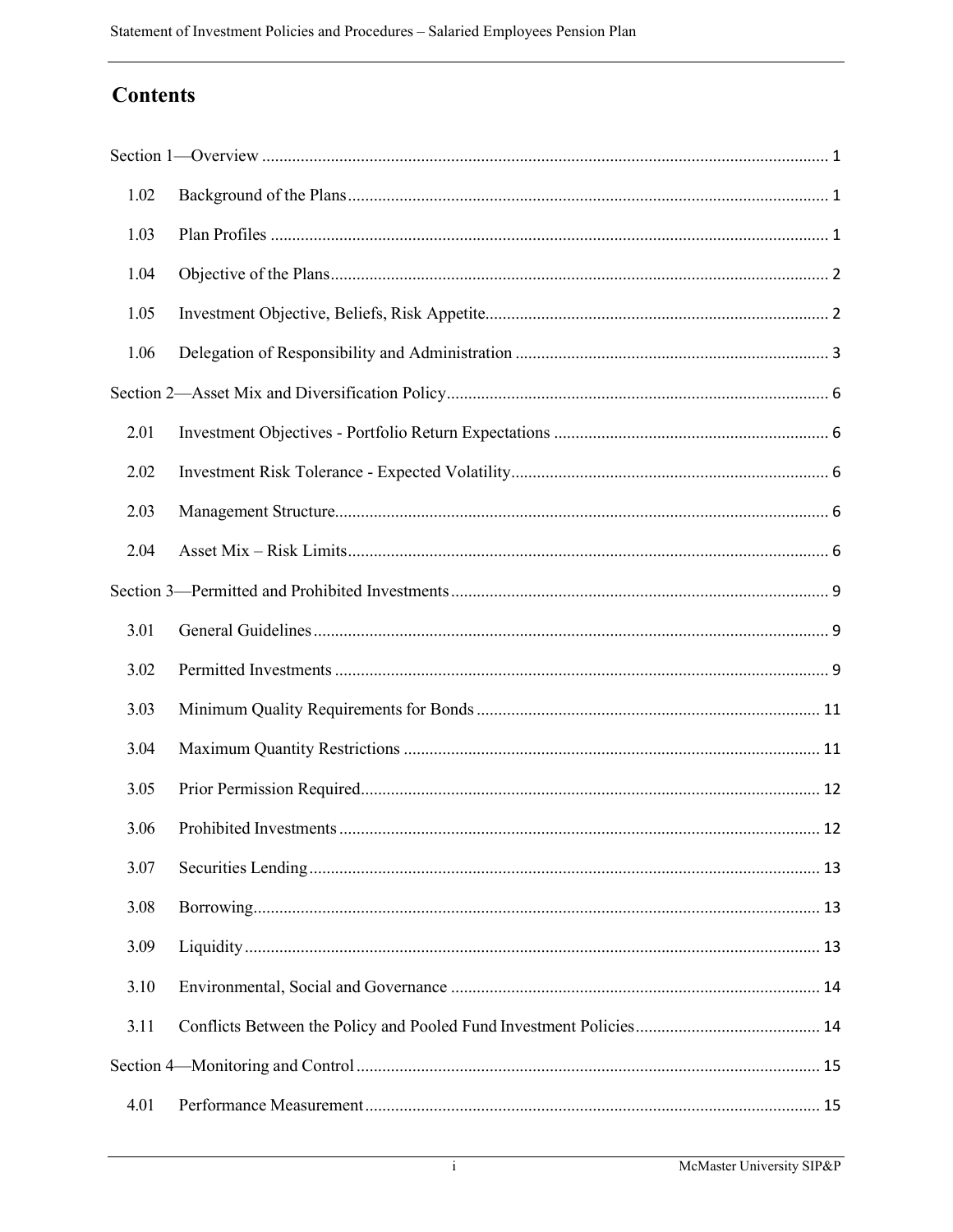| 4.02 |  |
|------|--|
| 4.03 |  |
|      |  |
| 5.01 |  |
| 5.02 |  |
| 5.03 |  |
| 5.04 |  |
| 5.05 |  |
| 5.06 |  |
| 5.07 |  |
| 5.08 |  |
| 5.09 |  |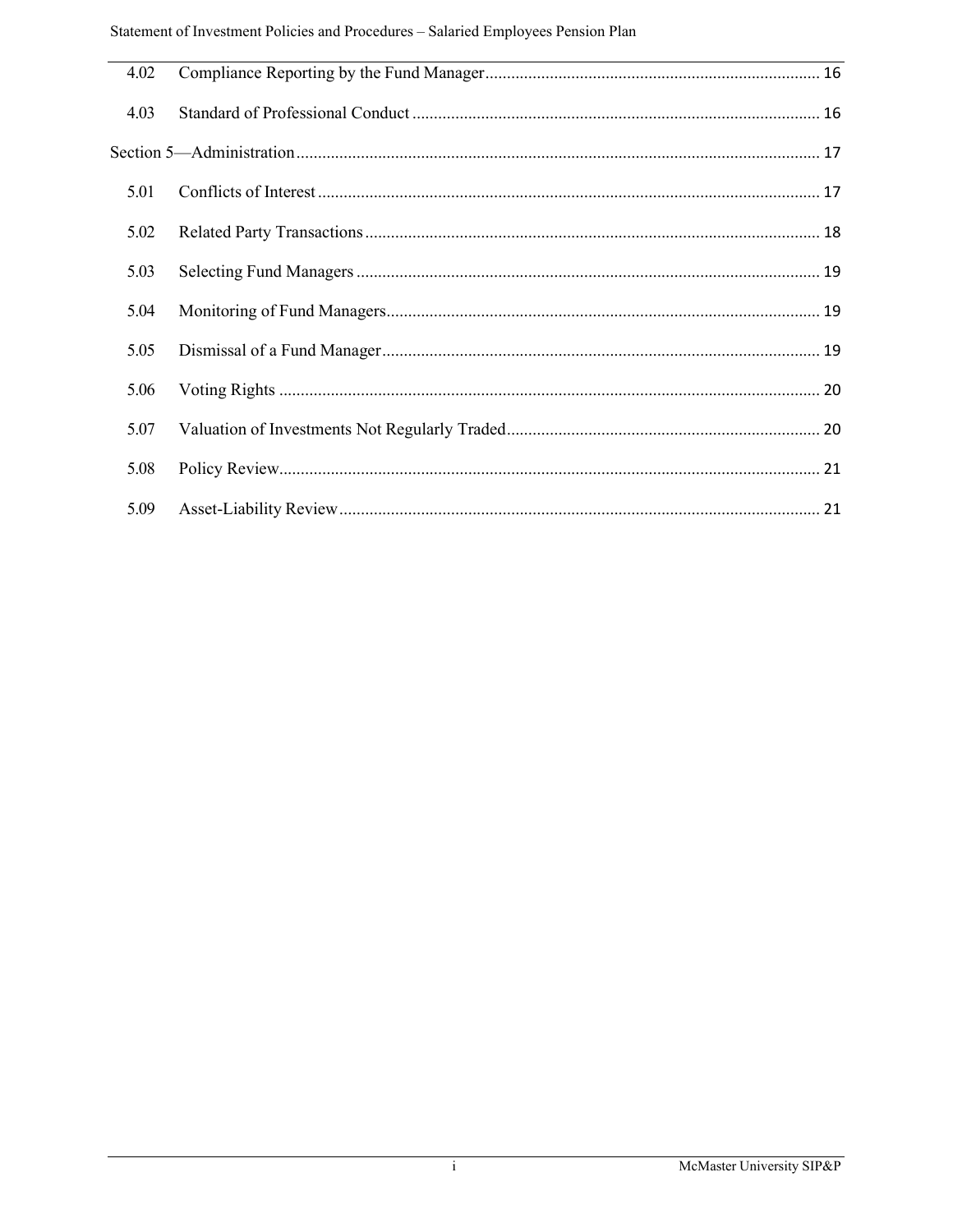# <span id="page-3-0"></span>**Section 1—Overview**

## **1.01 Purpose of Statement**

This Statement of Investment Policies and Procedures (the 'Policy') is intended to set out the investment framework which shall apply at all times for the Contributory Pension Plan for Salaried Employees of McMaster University, including McMaster Divinity College and the Contributory Pension Plan for Salaried Employees of McMaster University, including McMaster Divinity College 2000 (collectively the 'Plans').

This Policy is based on the 'prudent person portfolio approach' to ensure the prudent investment and administration of the assets of the Plans (the 'Fund') within the parameters set out in the Pension Benefits Act (Ontario) and the regulations thereunder.

## <span id="page-3-1"></span>**1.02 Background of the Plans**

McMaster University was established in 1887 by the bequest of William McMaster and is a university incorporated under the laws of the Province of Ontario, which provides operating grants annually to the University.

The University sponsors defined benefit pension plans into which its contributions and the employees' contributions are deposited. These contributions are made bi-weekly and are remitted before the end of the following month to the Plans' trustee.

Retiree benefits are paid from the Plans. Also paid from the Plans are termination and death benefits, trustees' fees, audit fees, actuaries' fees, investment counsel fees, consultants' fees, filing fees and administrative and other related costs.

## <span id="page-3-2"></span>**1.03 Plan Profiles**

### (a) **Contributions**

The Plans are contributory. Each member is required to contribute in accordance with the Plan Text and limited by specified maximums, as applicable.

### (b) **Benefits <sup>1</sup>**

The amount of annual pension payable to most members will be:

- (i) 1.4% of Best Average Salary up to the Average Year's Maximum Pensionable Earnings times years of pensionable service, plus
- (ii) 2.0% of Best Average Salary in excess of the Average Year's Maximum Pensionable Earnings times years of pensionable service up to the maximum pension limits for an RPP as specified in the Income TaxAct.

<sup>&</sup>lt;sup>1</sup> Unifor Unit 1 members who were hired on or after May 1, 2010 benefits are calculated using 1% and 1.6%.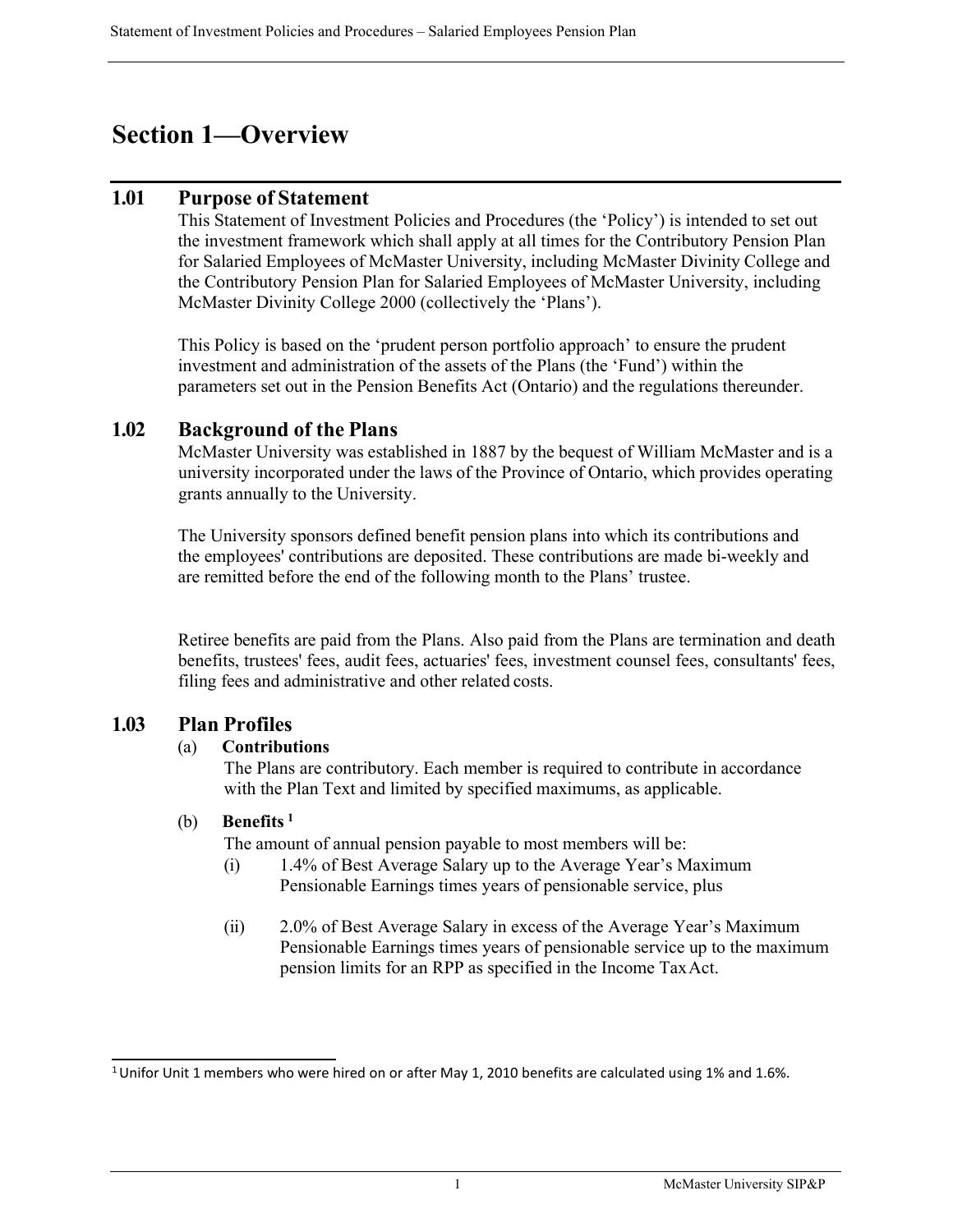## <span id="page-4-0"></span>**1.04 Objective of the Plans**

The objective of the Plans is to provide participants with defined pension benefits based on a best average salary and with indexation of retirement benefits, as defined in the Plan text for the Contributory Pension Plan for Salaried Employees of McMaster University Including McMaster Divinity College, Registration Number 0215400 ("Plan Text") and in the Contributory Pension Plan for Salaried Employees of McMaster University Including McMaster Divinity College 2000, Registration Number 1079920 ("Plan 2000 Text"). It is important to set up an appropriately diversified asset mix in order to ensure continued prudent and effective management of pension fund assets.

## <span id="page-4-1"></span>**1.05 Investment Objective, Beliefs, Risk Appetite**

#### *Funding Objectives*

The Plans' funding objectives are to:

- (a) Focus on maintaining a going concern funded ratio between90-110%,
- (b) Manage the volatility of contributions, and
- (c) Reduce the likelihood ofmaterialsolvency payments and target tomaintain the solvency funded ratio above 85% at all future actuarial valuation dates.

#### *Investment Objectives*

The investment objective of the Plans' investments is to earn a return sufficient to keep the Plans sustainable over the long term, while keeping benefit levels and contribution rates stable. This requires an appropriate balance between risk and return.

### *Risk Appetite*

Based on the characteristics of the Plans, the Committee has determined that the Plans have a high risk appetite as a function of University's Enterprise Risk Management (ERM)framework, however the Plans have a medium risk appetite as a function of pooled assets for investment risk as demonstrated by the approved asset classes, investment targets and limits within this policy.

Note: The University's ERM categorizes level of risk as a function of the annual available expendable resources (AER), with high and medium risk appetite defined as 10% and 5% respectfully of that balance. The Plans asset value is significantly larger than AER and therefore the Plans risk exposure using plan assets as the basis is medium.

#### *Investment Beliefs*

The Pension Trust Committee ("Committee") has, from time to time, reviewed and confirmed its investment beliefs which take into consideration the types of investments and associated risks that are aligned with investment objectives and risk appetite.

As part of a recent asset-liability study that was completed for the Plans in 2018, a risk diagnosis was conducted reviewing the impact of the current and alternative asset mixes on contributions, solvency funding and going concern funding.

Commensurate with the liability profile and funding position of the Plans, and long-term time horizon, the Committee has determined and confirmed that the Plans remain well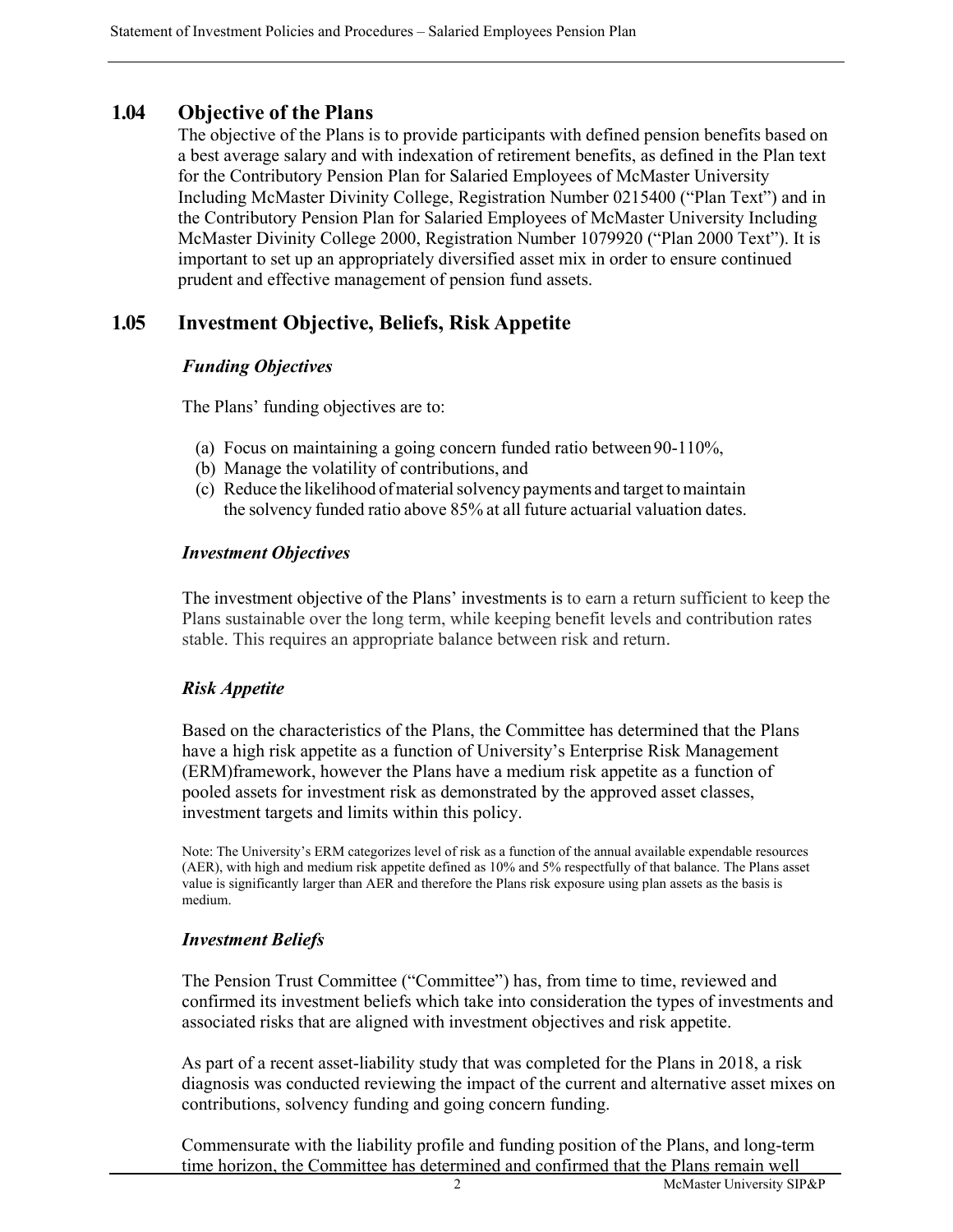positioned, and continue to have the ability to invest based on a long-term approach and accept a higher degree of investment risk.

The following were also used as inputs into this determination:

- (a) A focus on the going concern liability position of the plan versus solvency liability position;
- (b) The actuary's smoothed asset approach in valuing the plan's liability position;
- (c) Diversifying return-seeking assets in order to position the Plans to earn additional investment income in a risk-monitored framework; and
- (d) Managing the duration of the fixed income portfolio to reduce interest rate risk and the probability of solvencyshortfall.

# <span id="page-5-0"></span>**1.06 Delegation of Responsibility and Administration**

The University is the legal administrator of the Plans and is therefore responsible for all matters relating to the administration, interpretation and application of the Plans, including developing, monitoring and amending this Policy. The Committee, a standing Committee of the University's Board of Governors, has been formed for the purpose of assisting the University with the administration of the Plans.

Overall responsibility for the Plans ultimately rests with the Board of Governors of the University. The Committee assists the Board in fulfilling its fiduciary responsibilities. As well, other suppliers assist the University as described below.

#### (a) **The Committee will**:

- (i) Recommend to the Board of Governors general pension investment policy and annually review the Statement of Investment Policies and Procedures;
- (ii) Monitor the performance of the Fund;
- (iii) Monitor and review performance of Investment Consultants and Fund Managers:
	- 1. Make recommendations to the Board of Governors with respect to situations of deviation or proposed deviation by Fund Managers from the Policy;
	- 2. Make recommendations to the Board of Governors on the appointment of, mandates for and replacement of such Investment Consultants and Fund Managers.
- (iv) Monitor the annual calculation of the "Net Interest on the Fund" and the "Annual Pension Increase";
- (v) Discuss and promote awareness and understanding of the Plans by members of the Plans and persons receiving benefits under the Plans;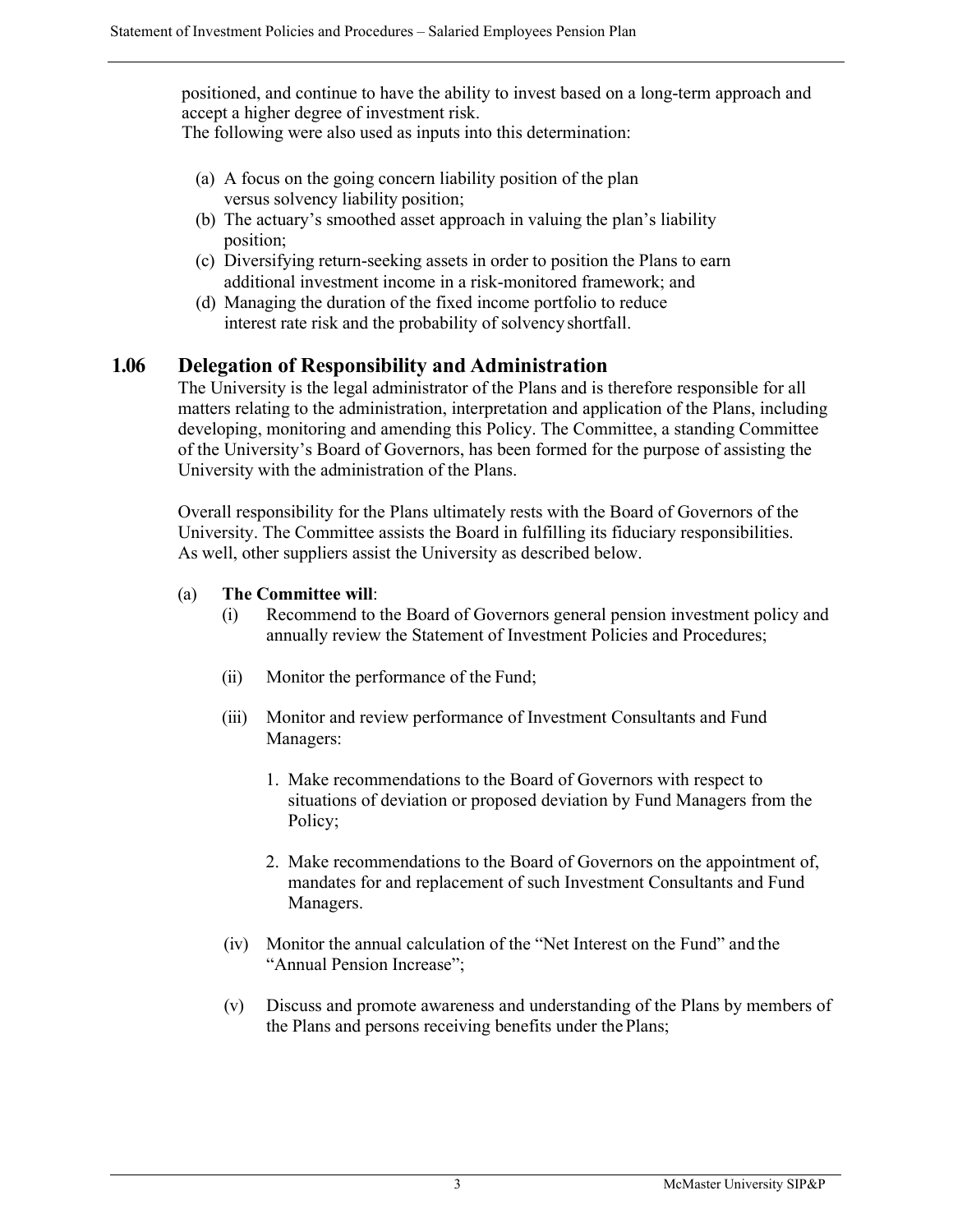- (vi) Comment andmake recommendationsto the Planning andResourcesCommittee on:
	- 1. The performance and appointment of the Actuary; and
	- 2. The actuarial methods and assumptions used in determining the financial condition of the Plans and the contributions to the Plans.
- (vii) Comment and make recommendations to the Planning and Resources Committee on proposed changes to the Plans' Texts, and propose changes to the Plans' Texts; and
- (viii) Monitor at least annually all fees and the administrative expenses paid from the Plans, and determine whether they are appropriate. Changes in the nature and structure of administrative expenses paid may be approved by the Board of Governors only if recommended by the Pension Trust Committee as a result of a ballot of all Committee members.

#### (b) **The Fund Manager(s) will:**

- (i) Invest the assets of the Fund in accordance with thisPolicy;
- (ii) Notify the Committee, in writing, of any significant changes in the Fund manager's philosophies and policies, personnel or organization and procedures; and
- (iii) Meet with the Committee as required and provide written reports regarding their past performance, their future strategies and other issues requested by the Committee.

#### (c) **The Custodian/Trustee will:**

- (i) Maintain safe custody over the assets of the Plans (i.e. both segregated and pooled mandates);
- (ii) Execute the instructions of the University and the Fund Manager(s);and,
- (iii) Record income and provide monthly financial statements to the University as required.

#### (d) **The Actuary will:**

- (i) Perform actuarial valuations of the Plans as required or as directed by the Committee;
- (ii) Advise the Committee on any matters relating to the Plans' design, membership and contributions; and,
- (iii) Assist the Committee in any other way required.

#### (e) **The Investment Consultant will:**

- (i) Assist in the development and implementation of this Policy;
- (ii) Monitor the performance of the Fund and the Fund Managers on a quarterly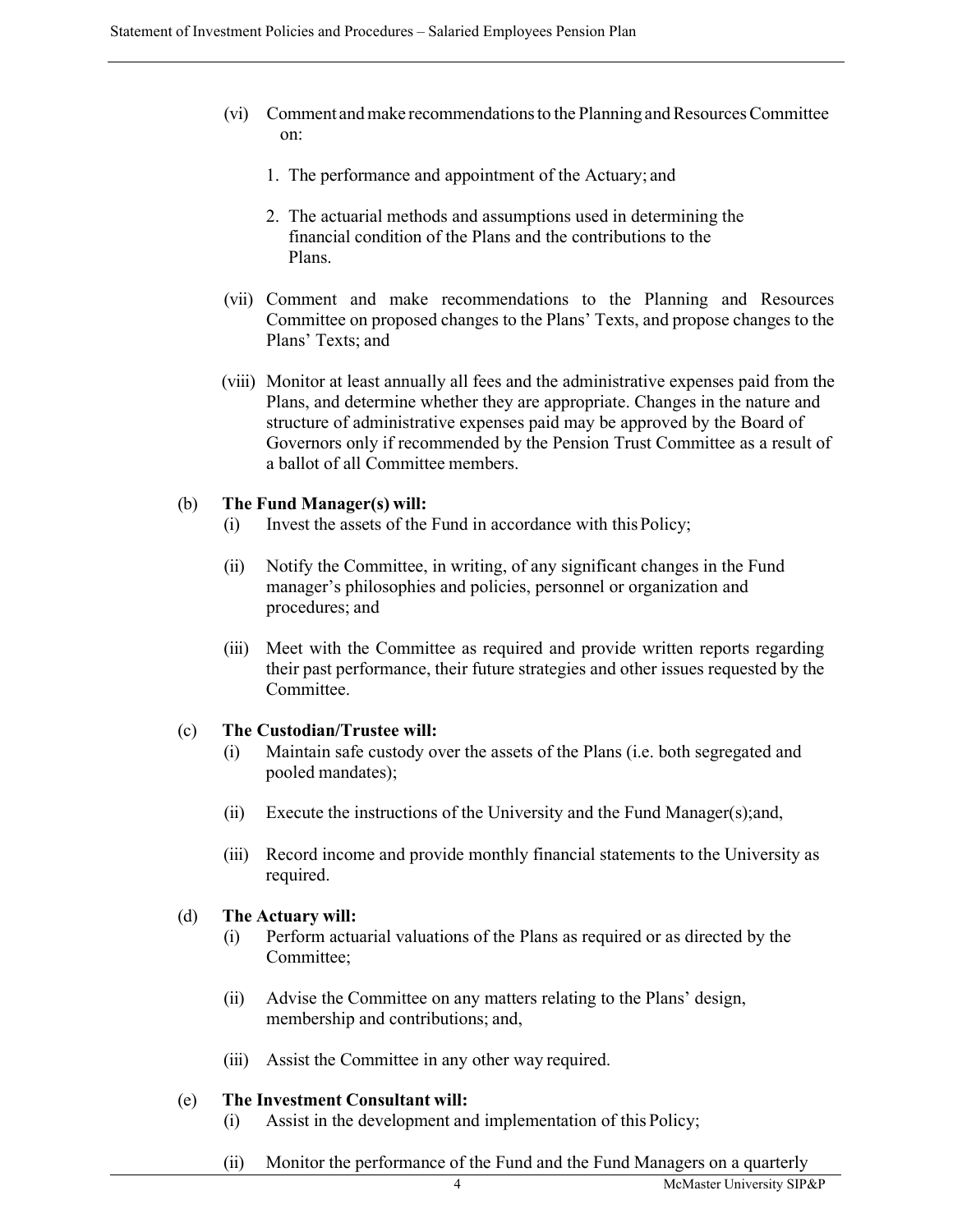basis, and advise the Committee on such performance;

- (iii) Monitor funding and performance objectives on a quarterly basis;
- (iv) Monitor the Fund Managers' quarterly compliance reports;
- (v) Support the Committee on matters relating to investment management and administration of the Fund; and,

#### (f) **The Accountant will:**

(i) Provide annual audited financial statements of the Plans.

#### (g) **University Management will:**

- (i) Ensure compliance with legal and University requirements;
- (ii) Execute decisions made by relevant governing bodies;
- (iii) Work closely with consultants, custodian, actuary and the investment managers, as appropriate including documenting the investment managers' mandates;
- (iv) Determine appropriate rebalancing strategy, as necessary, as outlined in Section 2.04 (d);
- (v) Review the expenses of the Plans; and
- (vi) Maintain all documents and make them available upon request

The Board of Governors has the authority to retain other consultants/suppliers, as it deems necessary from time to time.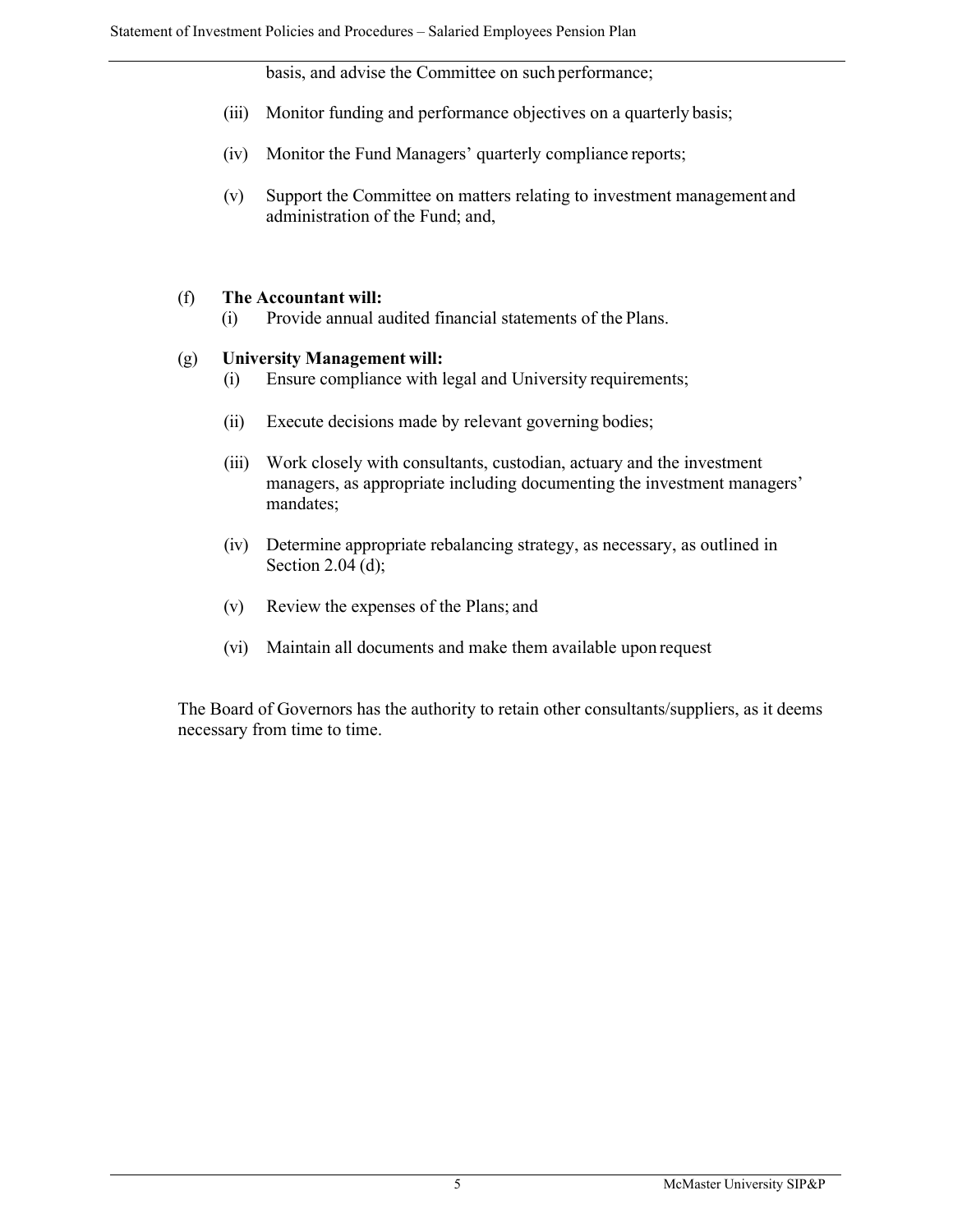# <span id="page-8-0"></span>**Section 2—Asset Mix and Diversification Policy**

## <span id="page-8-1"></span>**2.01 Investment Objectives - Portfolio Return Expectations**

The Fund will be managed on a going-concern basis. The primary objective is to ensure that the benefits defined in the Plans can be paid.

The secondary performance objective is to outperform a benchmark portfolio constructed from rates of return (including income) of the Standard & Poor's Toronto Stock Exchange Composite Index (S&P/TSX Composite Index), the Standard & Poor's 500 Index (S&P 500 Index), the Russell 1000 Hedged to C\$ Index, the MSCI Europe, Australasia and Far East Index (MSCI EAFE Index), the MSCI All Country World Index (MSCI ACWI Index), the FTSE TMX Universe Bond Index, the FTSE TMX Long Term Bond Index, the Investment Property Databank (IPD) Canada Property Index and a customized CPI + 5% index, in proportion to the weights indicated in Section 4.01 (a) and calculated over rolling four-year time periods.

## <span id="page-8-2"></span>**2.02 Investment Risk Tolerance - Expected Volatility**

The expected volatility of investment returns for the Fund is directly related to the asset mix strategy; specifically, the balance between Canadian equities, foreign equities, Canadian bonds and Real Assets. Volatility is inherent in investing and will be managed according to the minimum and maximum asset mix ranges as outlined in Section 2.04. It is expected that the volatility of Fund returns should be similar to the volatility of the Total Combined Fund Benchmark Portfolio set out in Section 4.01.

It is reasonable to invest for a long-term horizon for the asset mix strategy, accept shortterm market volatility and accept a moderately higher degree of liquidity risk due to the Plans' high ratio of active members versus inactive members. The Committee will further monitor the volatility of the Fund and underlying Fund Managers on an ongoing basis.

# <span id="page-8-3"></span>**2.03 Management Structure**

To reduce the overall volatility of returns and to reduce the risk that active managers will underperform market index returns, a hybrid management structure has been adopted for the Fund consisting of a combination of active and passive specialist equity, bond and currency overlay managers, subject to Section 2.04 (a). McMaster University will focus on retaining managers it considers best placed to meet its investment objectives. This may lead to specialist regional and/ or global managers being retained.

# <span id="page-8-4"></span>**2.04 Asset Mix – Risk Limits**

### **(a) Overall Asset Mix**

The benchmark portfolio is representative of the long-term asset mix policy for the Fund as set out by the Board of Governors. Investment specific limits are set forth in Section 3. The Total Fund benchmark portfolio and asset mix guidelines (by market value) are set out below:

**Total Fund Asset Mix**

|                           | Min | <b>Target</b> | Max |
|---------------------------|-----|---------------|-----|
| Equities and Real Assets  |     |               |     |
| <b>Total Fixed Income</b> |     |               |     |
|                           |     |               |     |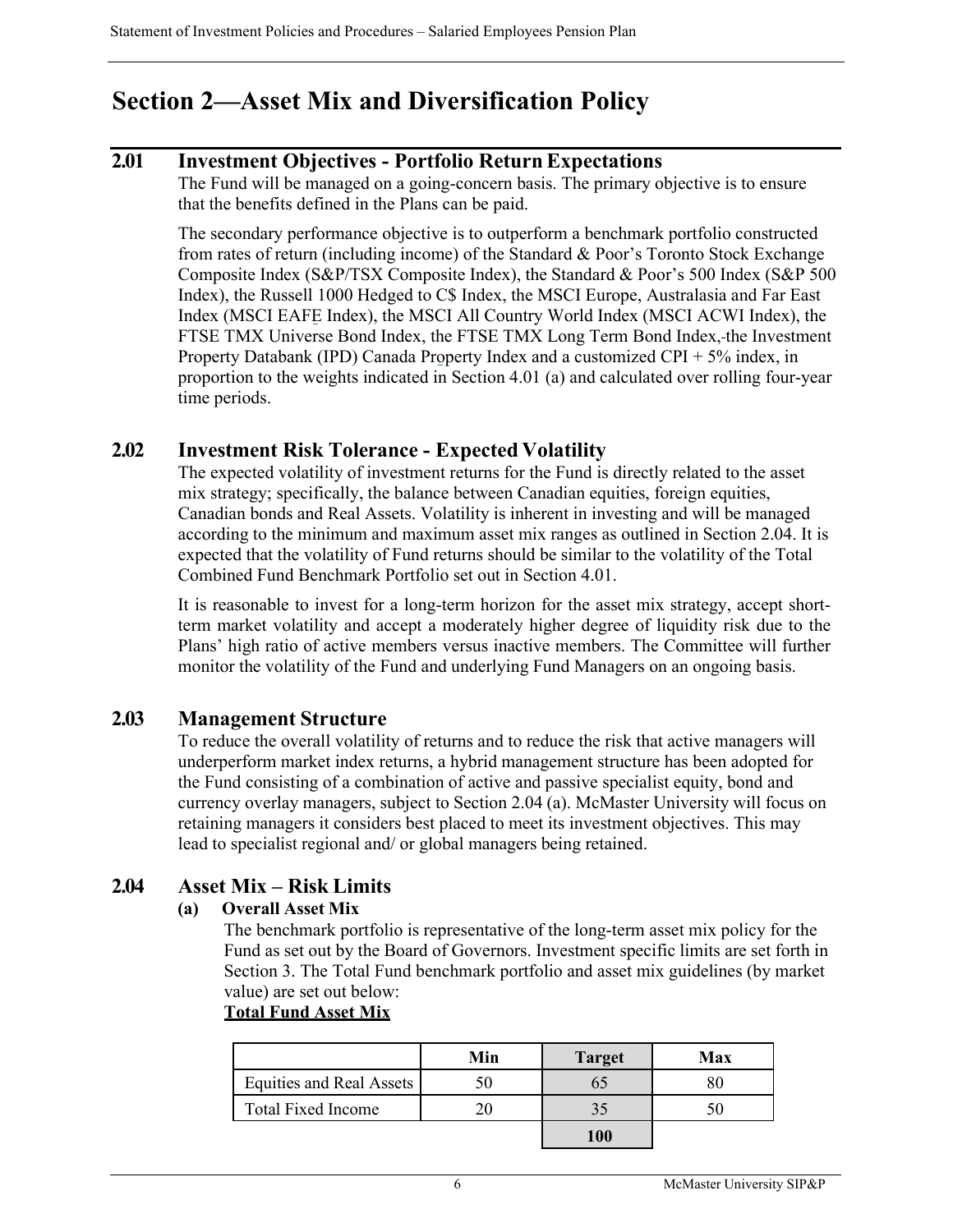| Assets <sup>1</sup>        | <b>Minimum</b>           | <b>Benchmark</b> | <b>Maximum</b> |
|----------------------------|--------------------------|------------------|----------------|
|                            | $(\%)$                   | $\mathcal{O}_0$  | $(\%)$         |
| <b>Canadian Equities</b>   | 8                        | 13               | 18             |
| U.S. Equities <sup>1</sup> | 15                       | 20               | 25             |
| Non-North American         | 10                       | 15               | 20             |
| Equities                   |                          |                  |                |
| <b>Global Equities</b>     |                          |                  | 14             |
| Real Assets <sup>2</sup>   | $\overline{\mathcal{L}}$ | 10               | 15             |
| Universe Bonds             | 5                        | 10               | 20             |
| Long Term Bonds            | 15                       | 25               | 30             |
| Cash and Short-term        |                          |                  |                |
|                            |                          |                  |                |

#### **Total Fund Benchmark Portfolio by Asset Class**

<sup>1</sup>A total of 50% +/- 5% of the Total Fund's foreign currency exposure shall be hedged to the Canadian Dollar. <sup>2</sup>-The Real Assets minimum is expected to be achieved once signed commitments have been funded in the next 12-18 months.

The allocation to Real Assets will be built up over time. It is recognized that due to the nature of investing in Real Assets (i.e. long investment queues), it will take some time to reach the benchmark allocation of 10%. Until such time that this is accomplished, the minimum and maximum ranges around benchmarks have been set wider to accommodate the transition to Real Assets.

#### **Categorizations per Pension Benefits Act**

The target asset mix for each category listed in subsection 76(12) of the Regulations to the Pension Benefit Act (Ontario) is as follows:

| Category                                                                                                 | <b>Benchmark</b><br>Portfolio (%) |
|----------------------------------------------------------------------------------------------------------|-----------------------------------|
| 1. Insured contracts                                                                                     |                                   |
| 2. Mutual or pooled funds or segregated funds                                                            |                                   |
| 3. Demand deposits and cash on hand                                                                      |                                   |
| 4. Short-term notes and treasury bills                                                                   |                                   |
| 5. Term deposits and guaranteed investment certificates                                                  |                                   |
| 6. Mortgage loans                                                                                        |                                   |
| 7. Real estate                                                                                           | 5                                 |
| 8. Real estate debentures                                                                                |                                   |
| 9. Resource properties                                                                                   |                                   |
| 10. Venture capital                                                                                      |                                   |
| 11. Corporations referred to in subsection $11(2)$ of schedule III to the federal investment regulations |                                   |
| 12. Employer issued securities                                                                           |                                   |
| 13. Canadian stocks other than investments referred to in 1 to 12 above                                  | 13                                |
| 14. Non-Canadian stocks other than investments referred to in 1 to 12 above                              | 42                                |
| 15. Canadian bonds and debentures other than investments referred to in 1 to 12 above                    | 35                                |
| 16. Non-Canadian bonds and debentures other than investments referred to in 1 to 12 above                |                                   |
| 17. Investments other than investments referred to in 1 to 16 above                                      | 5                                 |

Note that the full allocation made to items 7 and 17, 26% of the allocation made to item 14 and 26% of the allocation made to item 15 are accessed via pooled funds. Investments referenced in item 17 are made to infrastructure.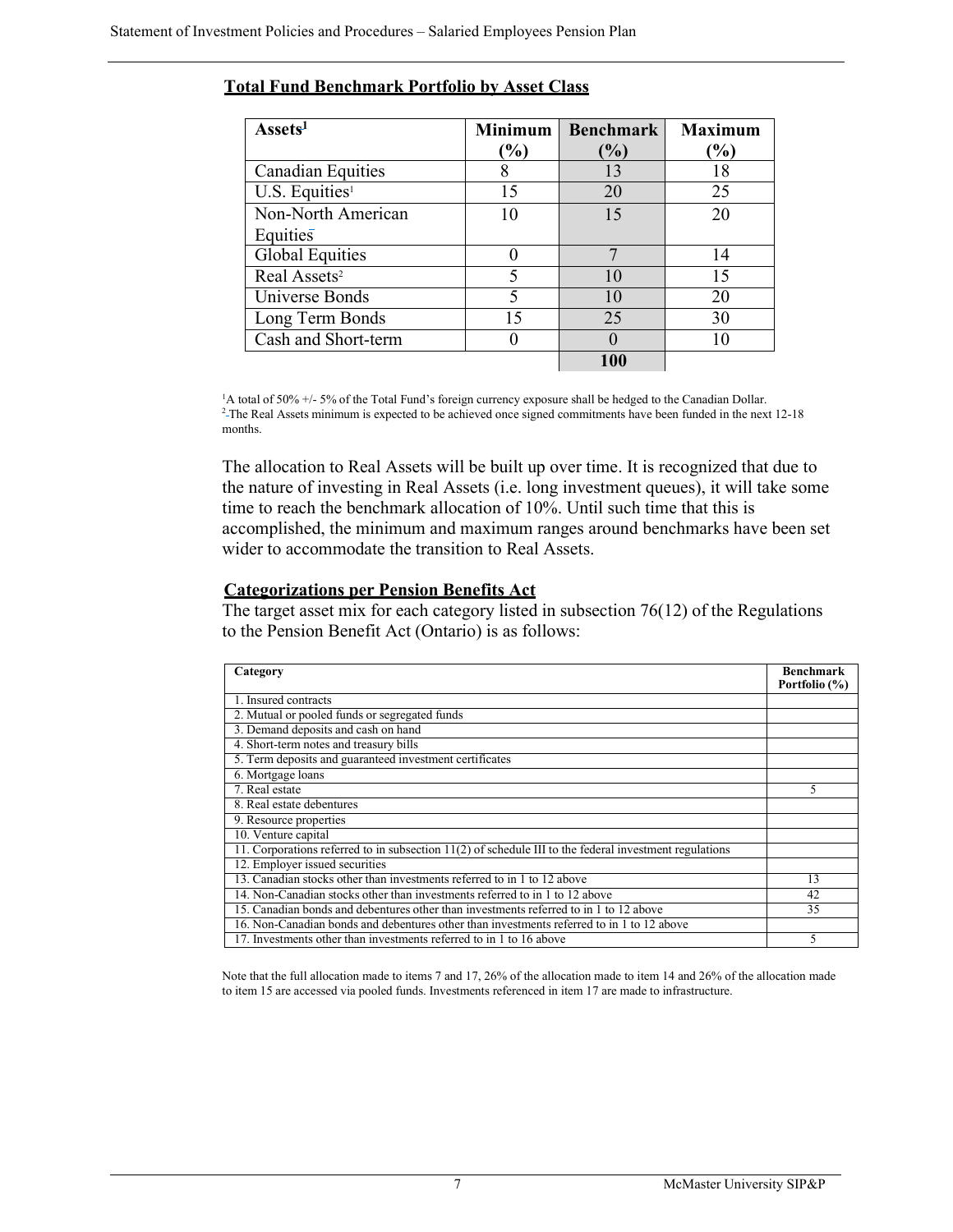### **(b) Manager Compliance**

The Fund Managers shall comply with restrictions imposed by Federal or Provincial legislation and regulations, as well as with their respective Investment Mandates. Should a Fund Manager wish to deviate from the mandate established with the University, he/she must contact, in advance, the Treasurer*,* who will solicit approval from the Board of Governors. Should there be a sudden change in market conditions that causes the asset mix to be offside, the Fund Manager will immediately either seek the necessary approval to remain offside, or take corrective action and contact the Treasurer, who will inform the Board of Governors. The Treasurer will report all such occurrences and their resolution to the Committee.

### **(c) Manager Rebalancing Guidelines**

The asset classes of the Plans shall be rebalanced to within the minimum and maximum ranges around benchmark (taking into consideration transaction costs, liquidity and transition to Real Assets) when, at the end of any quarter, any one of the asset classes outside of these ranges as indicated in Section 2.04 (a).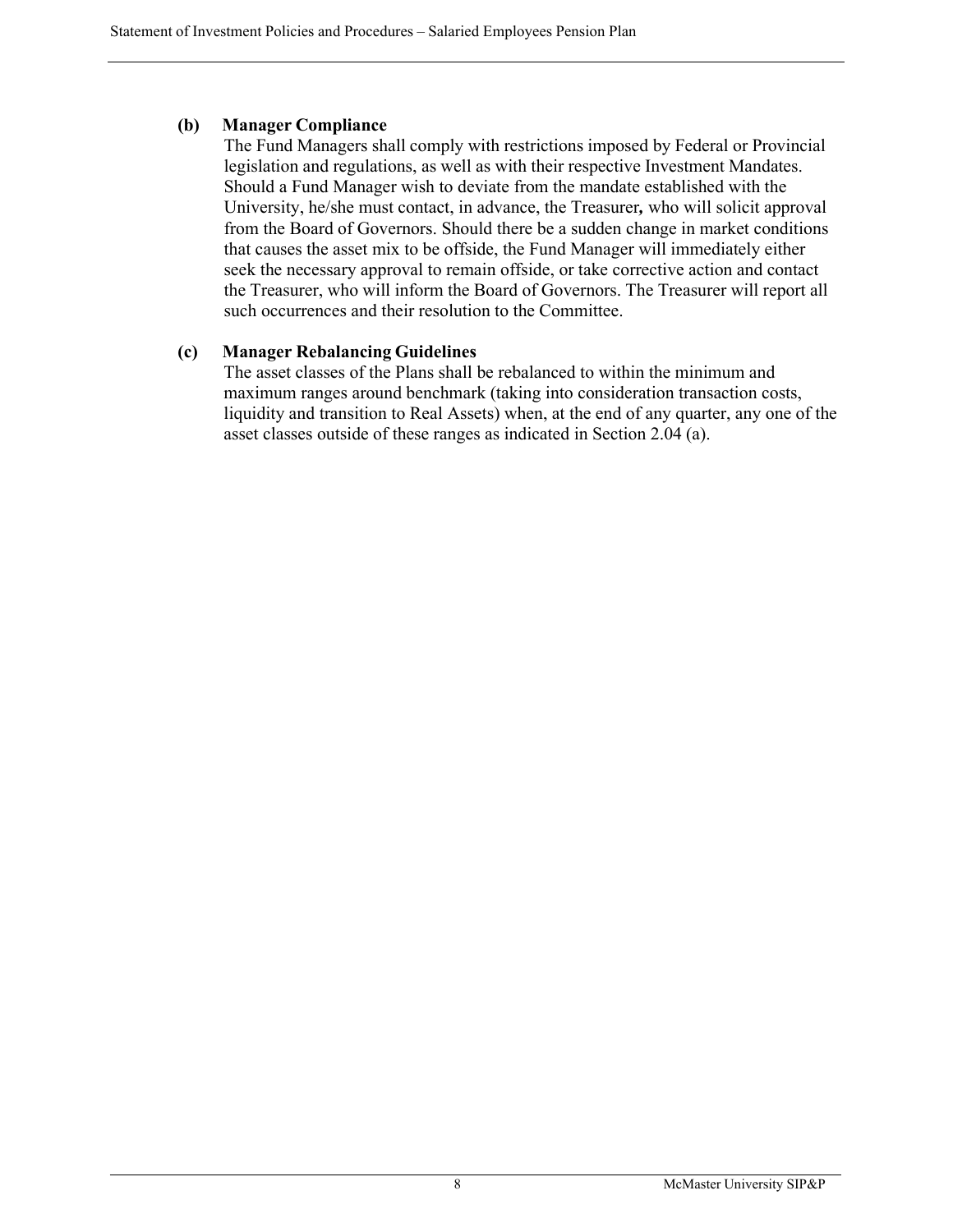# <span id="page-11-0"></span>**Section 3—Permitted and Prohibited Investments**

## <span id="page-11-1"></span>**3.01 General Guidelines**

The investments of the Fund must comply with the requirements and restrictions imposed by the applicable legislation, including but not limited to the requirements of the Pension Benefits Act (Ontario), the Income Tax Act (Canada), and any relevant regulations.

## <span id="page-11-2"></span>**3.02 Permitted Investments**

In general, and subject to the restrictions noted below, the Fund may invest directly or via pooled funds in any of the asset classes and in any of the instruments listed below.

#### (a) **Canadian and Foreign Equities**

- (i) Common and convertible preferred stock listed on a recognized exchange;
- (ii) Debentures convertible into eligible common or convertible preferred stock;
- (iii) Rights, warrants and special warrantsfor eligible common or convertible preferred stock;
- (iv) Instalment receipts and American and Global DepositoryReceipts;
- (v) Units of real estate investment trusts (REITs) listed on a recognized exchange;
- (vi) Units of income trusts domiciled in jurisdictionsthat provide limited liability protection to unitholders;
- (vii) Units of limited partnerships which are listed on a recognized exchange; and,
- (viii) Private placements of equities, where the security will be eligible for trading on a recognized exchange within a reasonable and defined time frame and subject to Section 3.04.

#### (b) **Bonds**

- (i) Bonds, debentures, notes, non-convertible preferred stock and other evidence of indebtedness of Canadian, foreign or supranational issuers whether denominated and payable in Canadian dollars or a foreign currency;
- (ii) Mortgage-backed securities, guaranteed under the National Housing Act;
- (iii) Term deposits and guaranteed investment certificates; and,
- (iv) Private placements of bonds and asset backed securities subject to Section3.04.

#### (c) **Cash and Short Term Investments**

- (i) Cash on hand and demand deposits;
- (ii) Treasury bills issued by the federal and provincial governments and their agencies;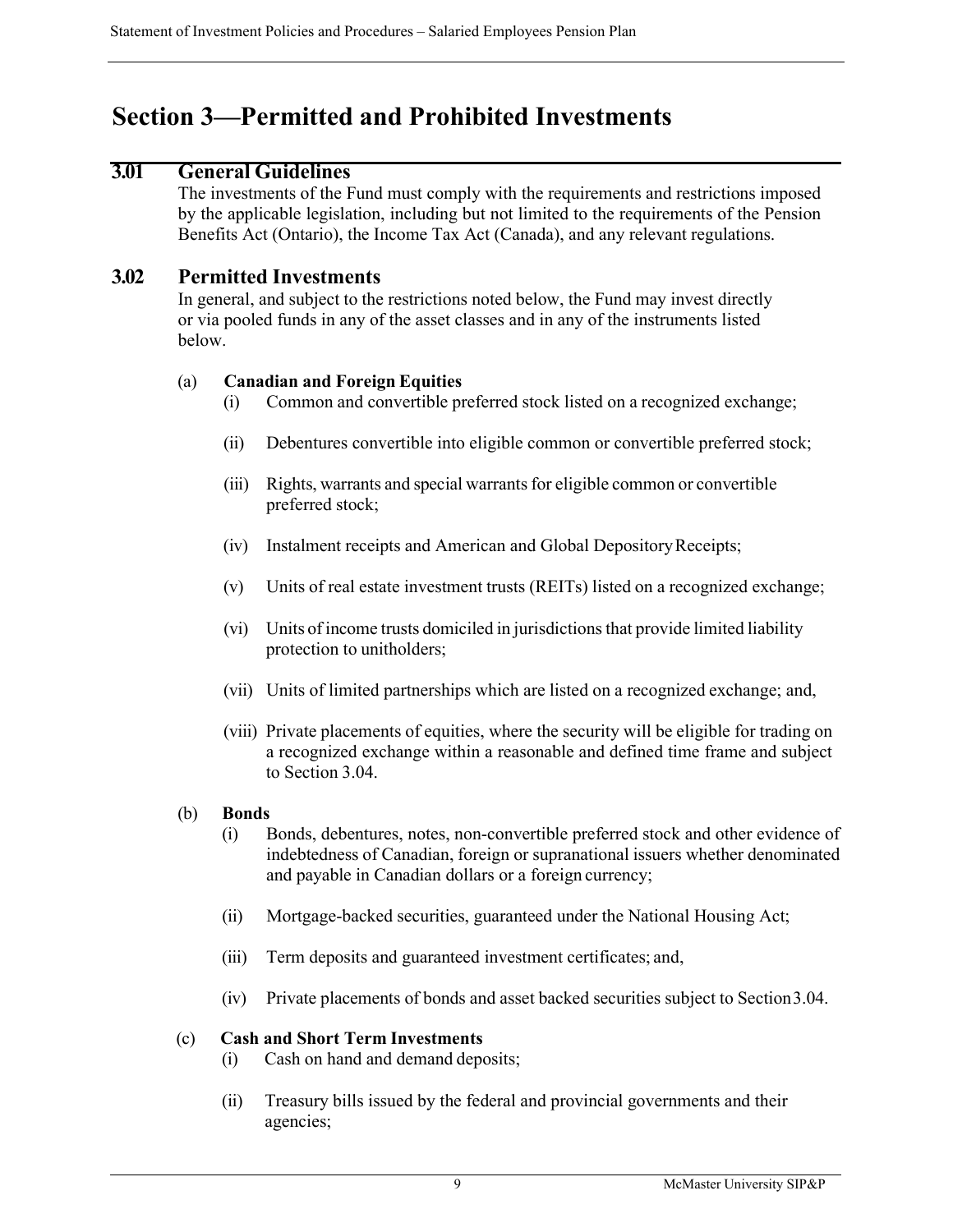- (iii) Obligations of trust companies and Canadian and foreign banks chartered to operate in Canada, including bankers' acceptances;
- (iv) Commercial paper and term deposits;
- (v) Deposit accounts of the custodian can be used to invest surplus cashholdings; and,
- (vi) Repurchase Agreement transactions for cash management purposes, with transactions limited to counterparties with a minimum BBB counterparty credit rating at the time of the transaction.

## (d) **Derivative Instruments**

Derivatives are to be used primarily for defensive purposes, including currency hedging. The use of derivative instruments which would be contracted on a leveraged basis is prohibited. Investment Funds that invest in derivatives must comply with all applicable statutory provisions and regulations, including the Prudent Person Rule, and must be invested and managed in accordance with regulatory derivatives best practices.

The following uses of derivative instruments for defensive purposes are permitted:

- (i) Covered put and/or call options with respect to publicly traded securities that are held in the portfolio;
- (ii) The Manager of an index portfolio may utilize fully backed (i.e. nonleveraged), derivative strategies designed to replicate the performance of specific market indices; and,
- (iii) Currency futures contracts and forward contracts whose use is restricted to reducing risk as part of a currency hedging strategy. Within pooled funds, the Fund Managers' policy on derivatives will takeprecedence.

## (e) **Real Assets**

- (i) Direct real estate and direct infrastructure investment via independently managed pooled funds, limited partnerships or specialist corporate structures (i.e. LLCs). The mandate of each fund, partnership or corporate structure will vary with the long-term goal of assembling a diversified real estate portfolio.
- (ii) Permitted and prohibited investments in real assets will be governed by the terms and conditions set out in the respective pooled fund contract, Offering Memorandum, Trust Agreement or similar document that is applicable to each Investment Manager.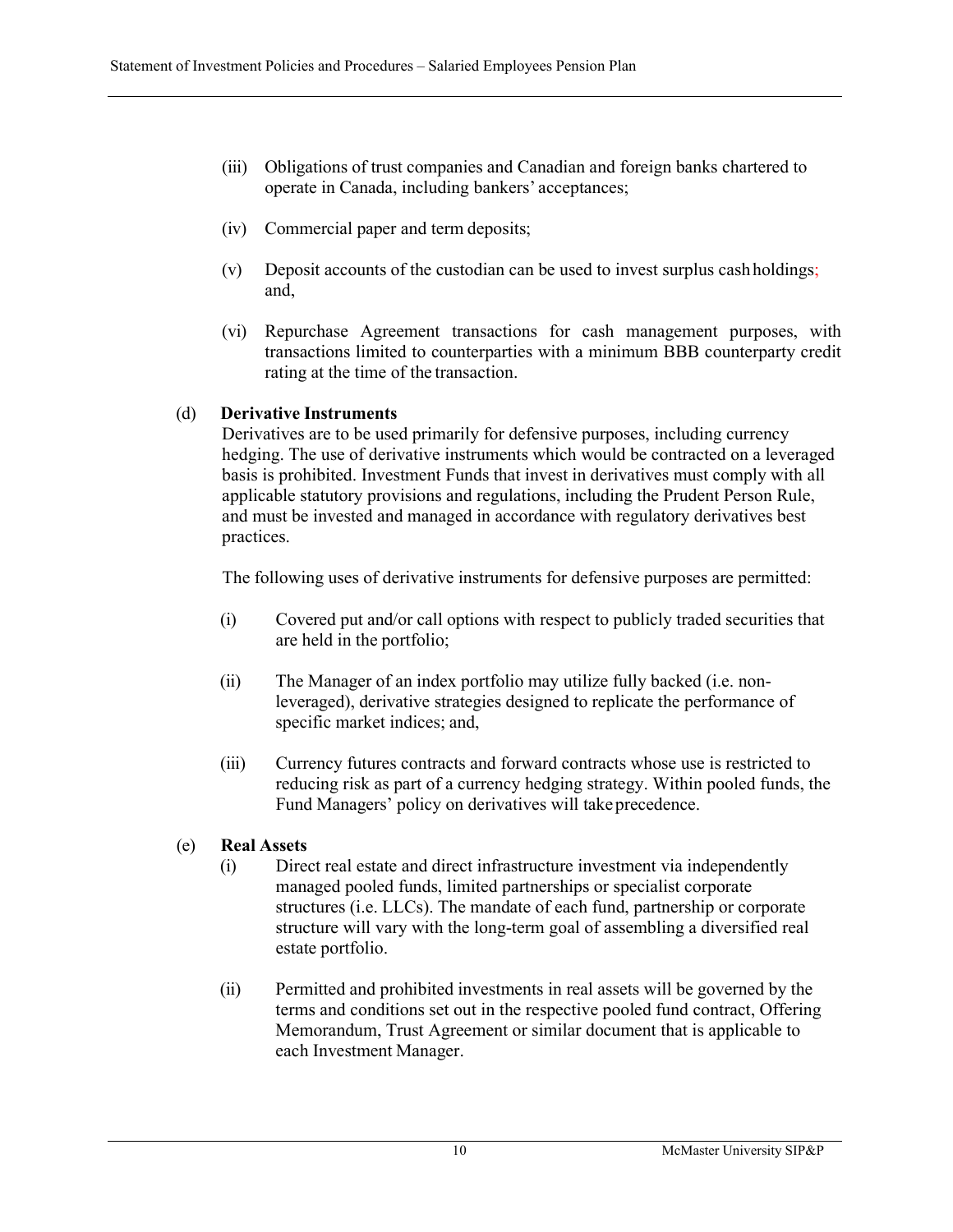# <span id="page-13-0"></span>**3.03 Minimum Quality Requirements for Bonds**

# (a) **Quality Standards**

Within the investment restrictions for individual portfolios, all portfolios should hold a prudently diversified exposure to the intended market.

- (i) The minimum quality standard for individual bonds and debentures is 'BBB' or equivalent as rated by a Recognised Bond Rating Agency, at the time of purchase.
- (ii) The minimum weighted average rating of the overall bond portfoliomust be 'A', or better.
- (iii) The minimum quality standard for individual short term investments is 'R-1' or equivalent as rated by a Recognised Bond Rating Agency, at the time of purchase.

# (b) **Rating Agencies**

For purposes of this Policy, the following shall be considered 'Recognized Bond Rating Agencies':

- (i) Dominion Bond Rating Agency;
- (ii) Standard & Poor's;
- (iii) Moody's Investors Services; and
- (iv) Fitch Ratings (foreign issuers only).

Should the rating on a short-term or bond investment fall below the minimum standards outlined above, the Fund Manager must immediately notify the Treasurer and communicate the action that is to be taken. The Treasurer must report all such occurrences and action undertaken to remedy the situation to the Committee.

# <span id="page-13-1"></span>**3.04 Maximum Quantity Restrictions**

While specific restrictions are reflected in the individual manager mandates, the following restrictions are to be respected:

- (a) **Equities**
	- (i) No one equity holding shall represent more than 10% of the market value of any one manager's equity portfolio;
	- (ii) No one equity holding shall represent more than 10% of the voting shares of a corporation;
	- (iii) No one equity holding shall represent more than 10% of the available public float of such equity security;
	- (iv) Private placements can be held to a maximum of 10% of the equity portfolio; and,
	- (v) No more than 15% of the market value of the equity manager's portfolio shall be invested in Royalty or Income Trusts.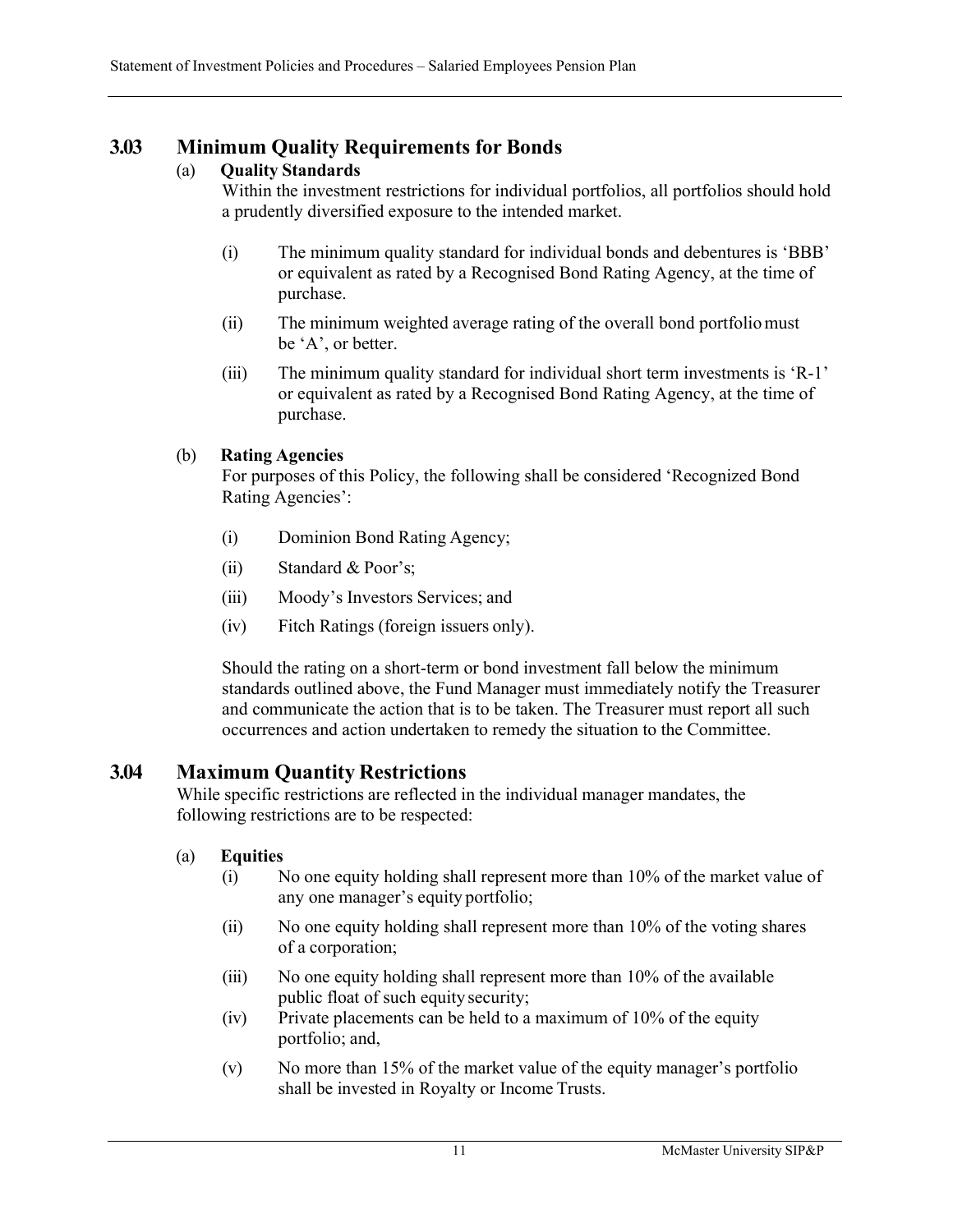## (b) **Bonds and Short-Term Securities**

- (i) Except for federal bonds and provincial bonds having at least an A credit rating, no more than 10% of a manager's bond portfolio may be invested in the bonds of a single issuer and its related companies;
- (ii) Except for federal and provincial bonds, no one bond holding shall represent more than 10% of the market value of the total outstanding for that bond issue;
- (iii) No more than 10% of the market value of a manager's bond portfolio shall be invested in bonds rated 'BBB' or equivalent and no bond rated 'BBB' or equivalent shall exceed 3% of the market value of the portfolio;
- (iv) No more than 20% of the market value of a manager's bond portfolio shall be invested in bonds denominated in a currency other than Canadian dollars;
- (v) No more than 20% of the market value of a manager's bond portfolio shall be invested in bonds of foreign issuers; and,
- (vi) Private placements and asset-backed securities can be held to a maximum of 15% of the bond portfolio.

# <span id="page-14-0"></span>**3.05 Prior Permission Required**

Subject to applicable legislation and regulations, any other investments are permitted provided that the Fund Manager has obtained prior written permission from the Board of Governors upon recommendation of the Committee:

# <span id="page-14-1"></span>**3.06 Prohibited Investments**

The Fund Managers shall not:

- (a) Invest in companies for the purpose of managing them;
- (b) Purchase securities on margin or engage in short sales, except in the case of a unleveraged synthetic index strategy where the manager will utilize futures contracts and short-term securities to attempt to create returns that match those of a specified index;
- (c) Invest in securities that would result in the imposition of a tax on the Fund under the Income Tax Act (Canada) unless they provide a prior written acknowledgement to the Committee that such investments will result in a tax and receive prior written permission for such investments from the Board of Governors;
- (d) Invest in any securities issued by McMaster University or its affiliated entities; or
- (e) Make any investment not specifically permitted by this Policy or the Fund Manager's investment mandate.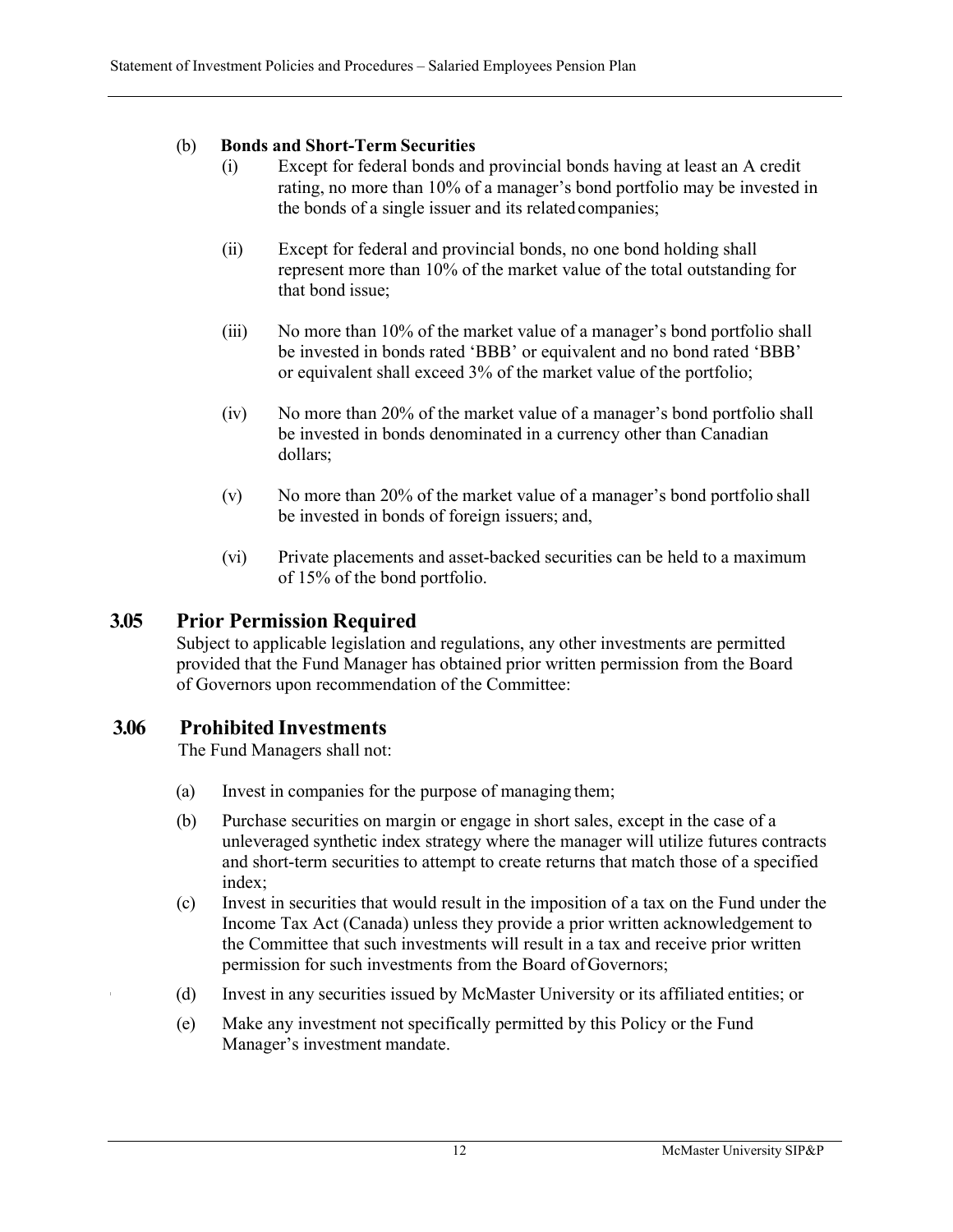# <span id="page-15-0"></span>**3.07 Securities Lending**

Defined securities held by the Plans may be loaned by the Trustee under a properly approved contract with the University.

The investments of the Fund may be loaned for the purpose of generating revenue for the Fund, subject to the provisions of the Pension Benefits Act (Ontario), the Income Tax Act (Canada), and applicable regulations.

Such loans must be secured by cash and/or readily marketable government bonds, treasury bills and/or letters of credit, discount notes and banker's acceptances of Canadian chartered banks. The amount of collateral taken for securities lending should reflect best practices in local markets, but should be at least 105% under an enhanced indemnity arrangement. The market value relationship between collateral and securities on loan must be calculated at least daily. For equity loans, high quality, liquid equities may also be accepted as collateral.

If the Fund is invested in a pooled fund, security lending will be governed by the terms and conditions of the pooled fund contract.

# <span id="page-15-1"></span>**3.08 Borrowing**

The Plans shall borrow money only for the purpose of covering a short-term contingency and the borrowing is for a period that does not exceed ninety days, subject to the Pension Benefits Act (Ontario), the Income Tax Act (Canada) and the written permission of the Board of Governors.

# <span id="page-15-2"></span>**3.09 Liquidity**

The Plans shall maintain assets that are sufficiently liquid in order to make necessary payments to members when required and to enable other changes, as required.

## *Liquidity Risk*

The Plans' liquidity requirements primarily relate to pension payments. The Plans have a high a ratio of active members versus inactive members, as such the Plans' cash payment requirements in the normal course of events remains low.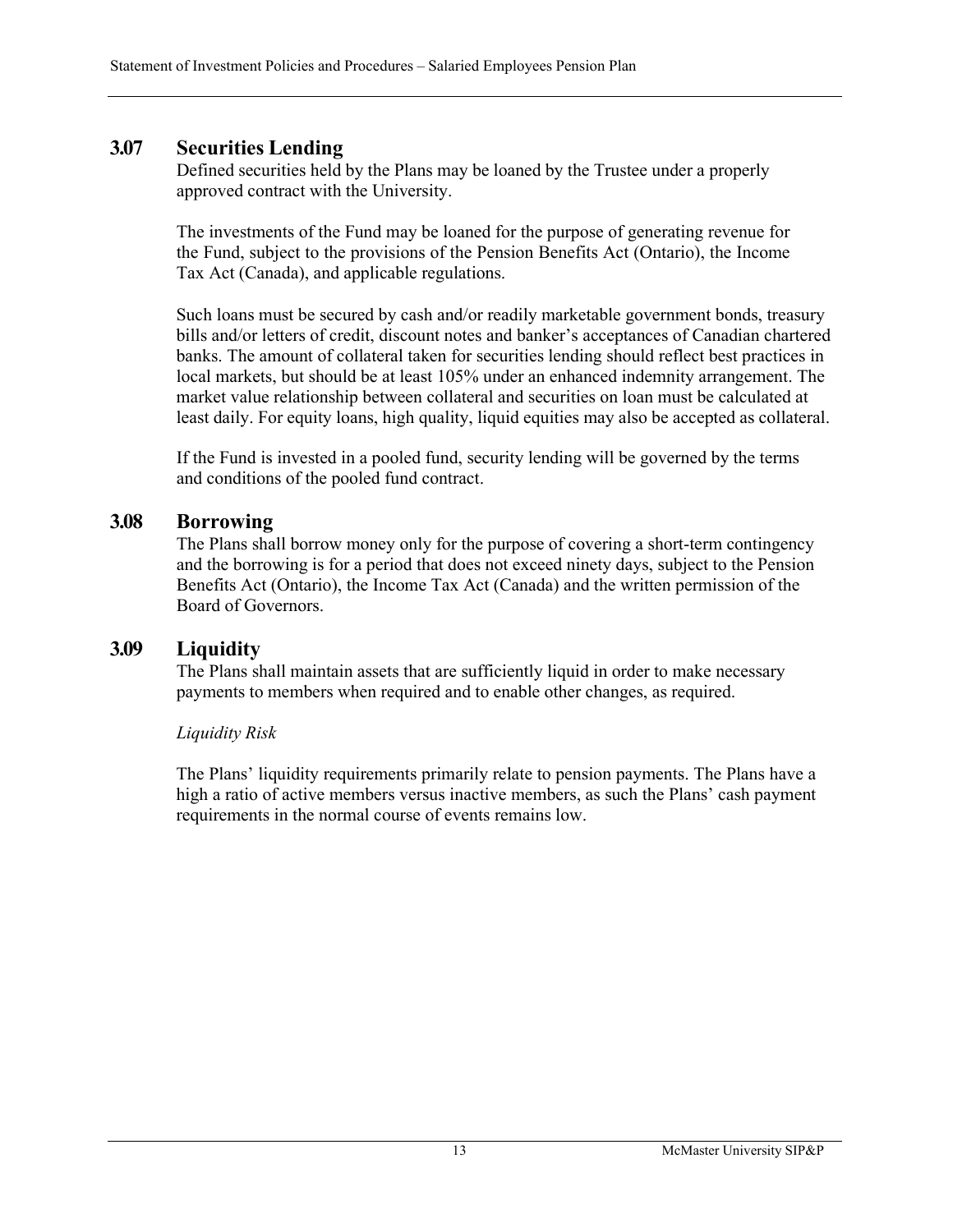# <span id="page-16-0"></span>**3.10 Environmental, Social and Governance**

"ESG" refers to the environmental, social and governance factors, including government/public policy and disclosure concerns, relevant to an investment that may have a financial impact on that investment. The university has a fiduciary duty to act in the longterm interests of the beneficiaries of the Plans. The Plans' investment portfolio managers determine the stock holding of each fund. Where relevant and material to the assessment of investment value and mitigation of investment risk, ESG factors should be evaluated alongside other considerations by the Plan's investment managers in the exercise of their delegated duties. The university does not impose specific constraints on portfolio investments on the sole basis of ESG factors.

# <span id="page-16-1"></span>**3.11 Conflicts Between the Policy and Pooled Fund InvestmentPolicies**

While the guidelines in this Policy are intended to guide the management of the Fund, it is recognized that, due to the use of pooled funds, there may be instances where there is a conflict between this policy and the investment policy of a pooled fund. In that case, the pooled fund policy shall dominate. However, wherever such a conflict results in noncompliance with the Policy, the Fund Manager must report this conflict explicitly in its quarterly compliance report.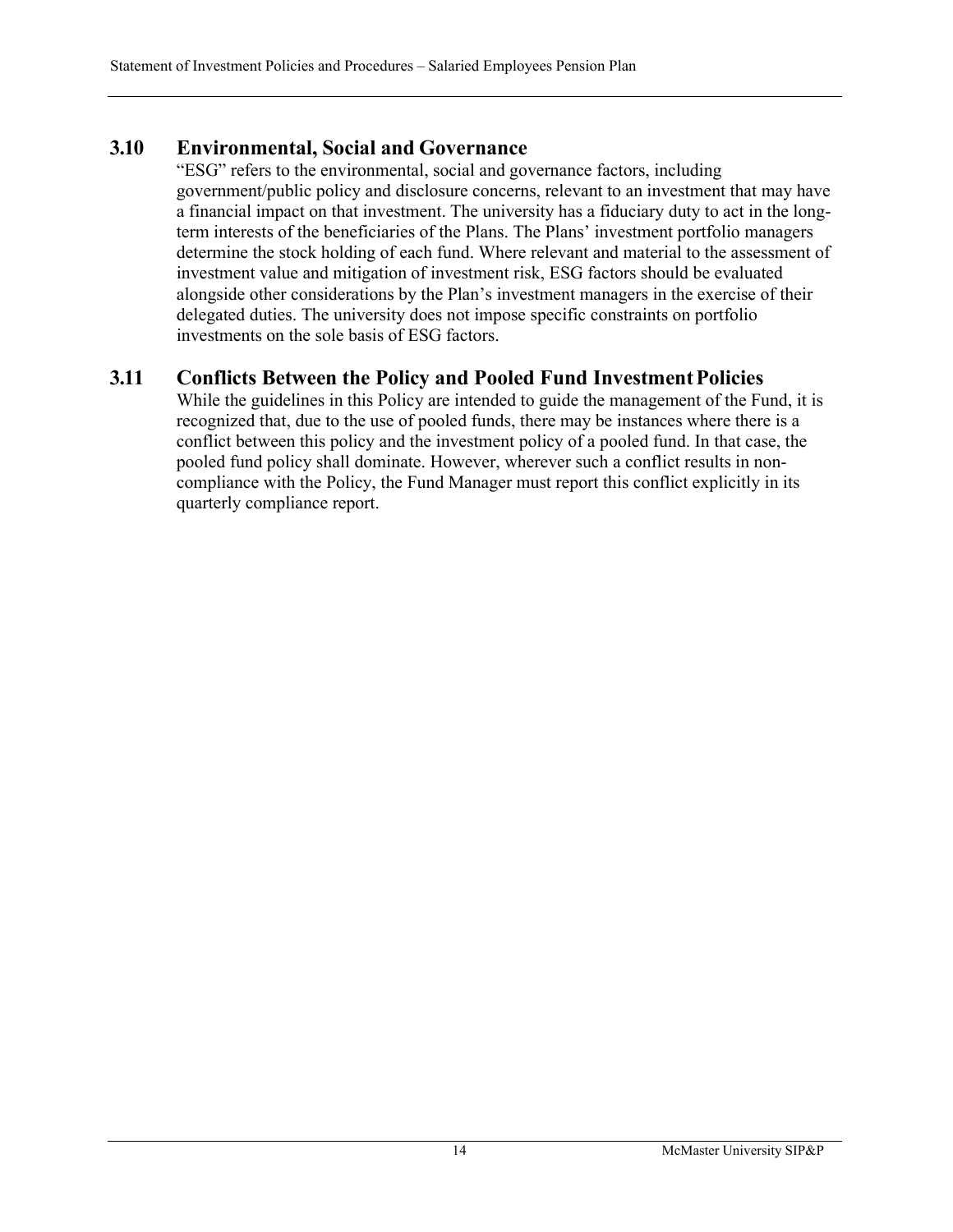# <span id="page-17-0"></span>**Section 4—Monitoring and Control**

# <span id="page-17-1"></span>**4.01 Performance Measurement**

Evaluation of investment performance will be made by the Committee and will take place semi-annually based on the results at June 30 and December 31.

## **(a) Total Fund Benchmark**

The primary performance objective of the Fund is to earn a rate of return that exceeds the rate of return on a benchmark portfolio over a four (4) year period. The benchmark consists of the following market index total returns weighted as indicated:

| <b>Benchmark</b>                 | Weight |
|----------------------------------|--------|
|                                  | $\%$   |
| S&P/TSX Composite Index          | 14.0   |
| S&P 500 Index (Cdn. \$)          | 5.0    |
| Russell 1000 Index (Hedged)      | 17.0   |
| MSCI EAFE Index (Cdn. \$)        | 17.0   |
| MSCI ACWI (Cdn. \$)              | 8.0    |
| FTSE TMX Universe Bond Index     | 10.0   |
| FTSE TMX Long Term Bond Index    | 25.0   |
| <b>IPD Canada Property Index</b> | 1.0    |
| $CPI + 5%$                       | 3.0    |
| Total                            |        |

The Plans are currently undergoing a transition to its Total Fund Asset Mix as outlined in Section 2.04. The Total Fund Benchmark will be updated on a periodic basis to reflect the progress of this transition.

# **(b) Fund Managers**

The primary objective of the active managers is to earn a rate of return that exceeds the total rate of return<sup>2</sup> on a benchmark portfolio over a four  $(4)$  year period or, in the case of passive managers, to earn a rate of return that approximates the returns earned on the relevant market indices, within agreed tracking variance ranges. A secondary objective is to achieve, over a four (4) year period at least second quartile performance compared to a performance measurement service pension data base. The managers' benchmarks and performance objectives are set out in more detail in their Investment Mandates. These may be amended, recognising that at all times the Fund must be managed in accordance with the asset mix guidelines and permitted and prohibited investments set out in Sections 2 and 3.

In addition to assessing performance relative to the Benchmark Portfolio, the Committee will examine risk factors and performance by asset class.

<sup>&</sup>lt;sup>2</sup> Total rate of return is the time-weighted rate of return based on the change of market value including realised and unrealised gains and losses and including income from all sources.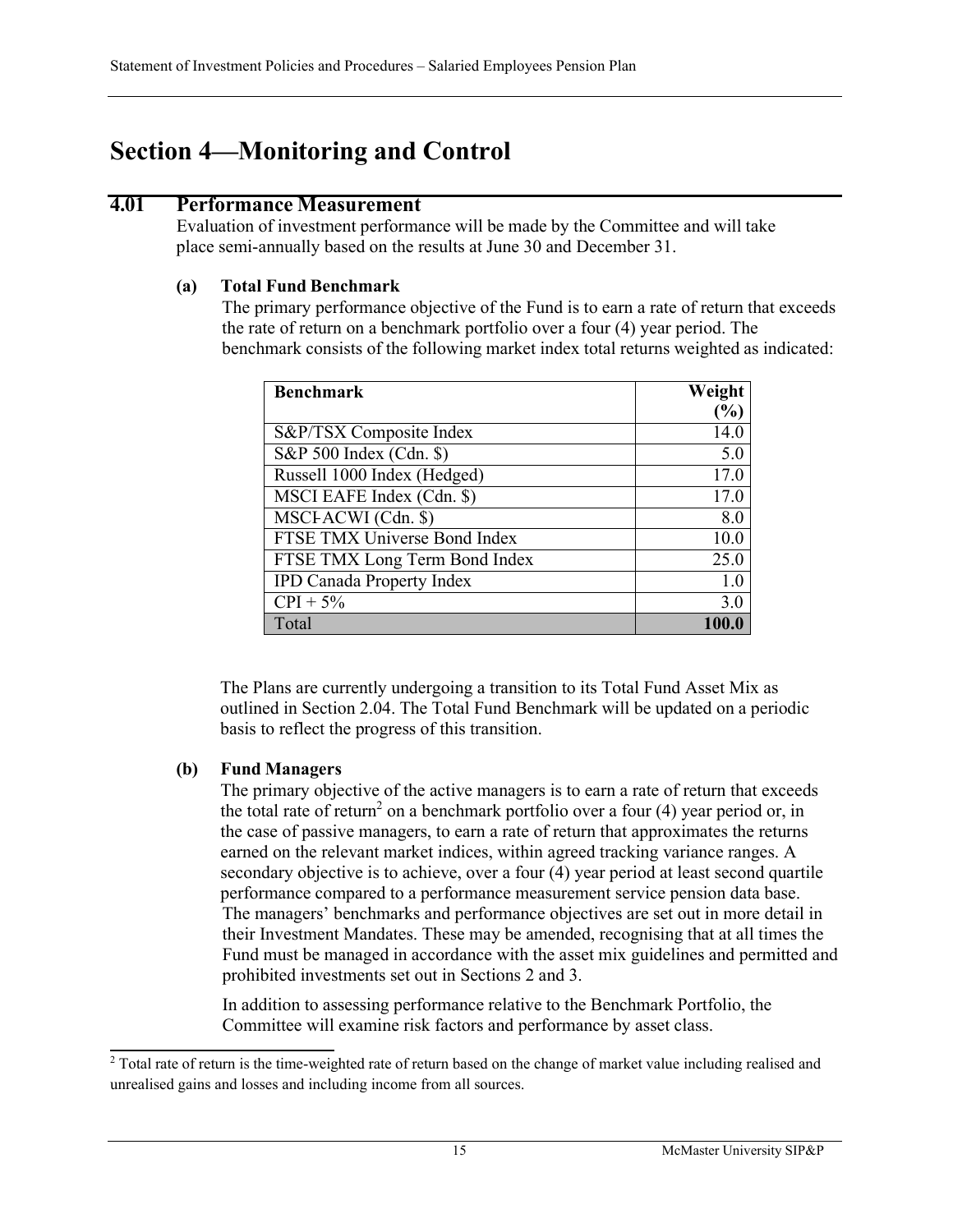# <span id="page-18-0"></span>**4.02 Compliance Reporting by the Fund Manager**

Each Fund Manager must submit a compliance report each quarter to the Treasurer. The compliance report should indicate whether or not the manager's portfolio was in compliance with this policy during the quarter.

In the event that the Fund Manager's portfolio is not in compliance with this policy, the Fund Manager is required to detail the nature of the non-compliance and to recommend an appropriate course of action to remedy the situation, to the Treasurer, who will inform the Committee. Minor deviations from the policy that require immediate action can be approved by the Treasurer, who will inform the Committee.

# <span id="page-18-1"></span>**4.03 Standard of Professional Conduct**

The Fund Managers are expected to comply at all times and in all respects with the Code of Ethics and Standards of Professional Conduct as promulgated by the CFA Institute or to a standard that is the equivalent of, or higher than that of the CFA.

The Fund Managers will manage the assets with the care, diligence and skill that a fund manager of ordinary prudence would use in dealing with pension plan assets. The Fund Managers will also use all relevant knowledge and skill that they possess, or ought to possess, as prudent fund managers.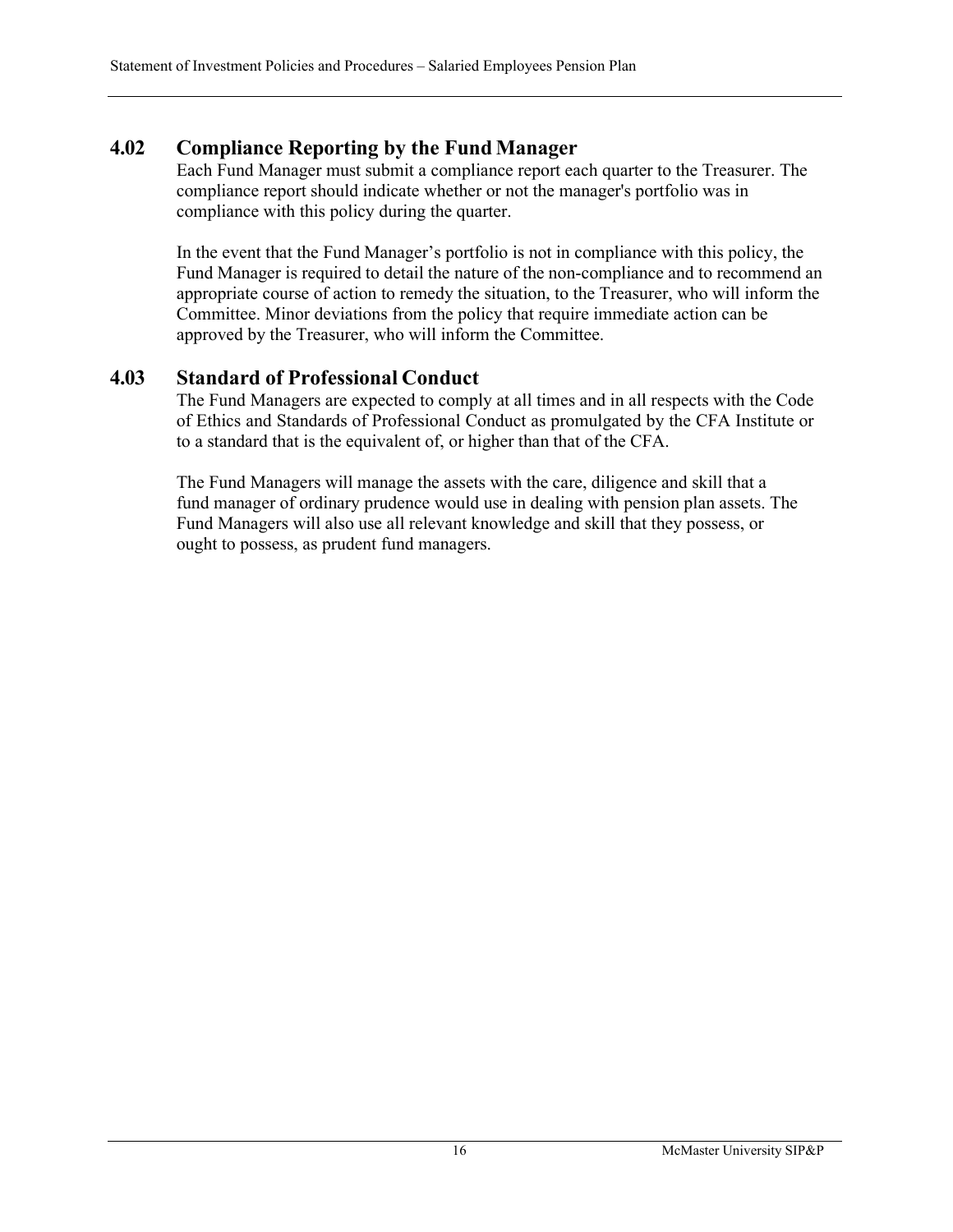# <span id="page-19-0"></span>**Section 5—Administration**

## <span id="page-19-1"></span>**5.01 Conflicts of Interest**

#### **(i) Definition**

For the purpose of this statement a conflict of interest is defined as any event in which any employee of, or member of, or consultant to:

- (a) Board of Governors,
- (b) Planning and Resources Committee,
- (c) Audit Committee,
- (d) Pension Trust Committee,
- (e) Actuary,
- (f) Fund Manager(s),
- (g) Custodian/Trustee, and/or
- (h) Consultant

or any directly related party may gain a financial or other advantage from knowledge of, or participation in, an investment decision of the fund, or a circumstance that could reasonably be interpreted as impairing his/her ability to render unbiased and objective advice or to fulfil his/her fiduciary responsibilities to act in the best interest of the beneficiaries of the Plans.

It is not possible to anticipate in advance, in this statement, the multitude of situations which can arise. All persons listed above must, therefore, be cognizant of the possibility that conflicts, or perceived conflicts, may arise and must make timely and full disclosure in accordance with generally accepted concepts of fiduciary responsibilities and in accordance with the procedures set forth below:

### **(ii) Responsibilities**

This standard applies to the persons named in Section 5.01(i) above in the execution of their responsibilities under the Pension Benefits Act (Ontario) (the "Affected Persons").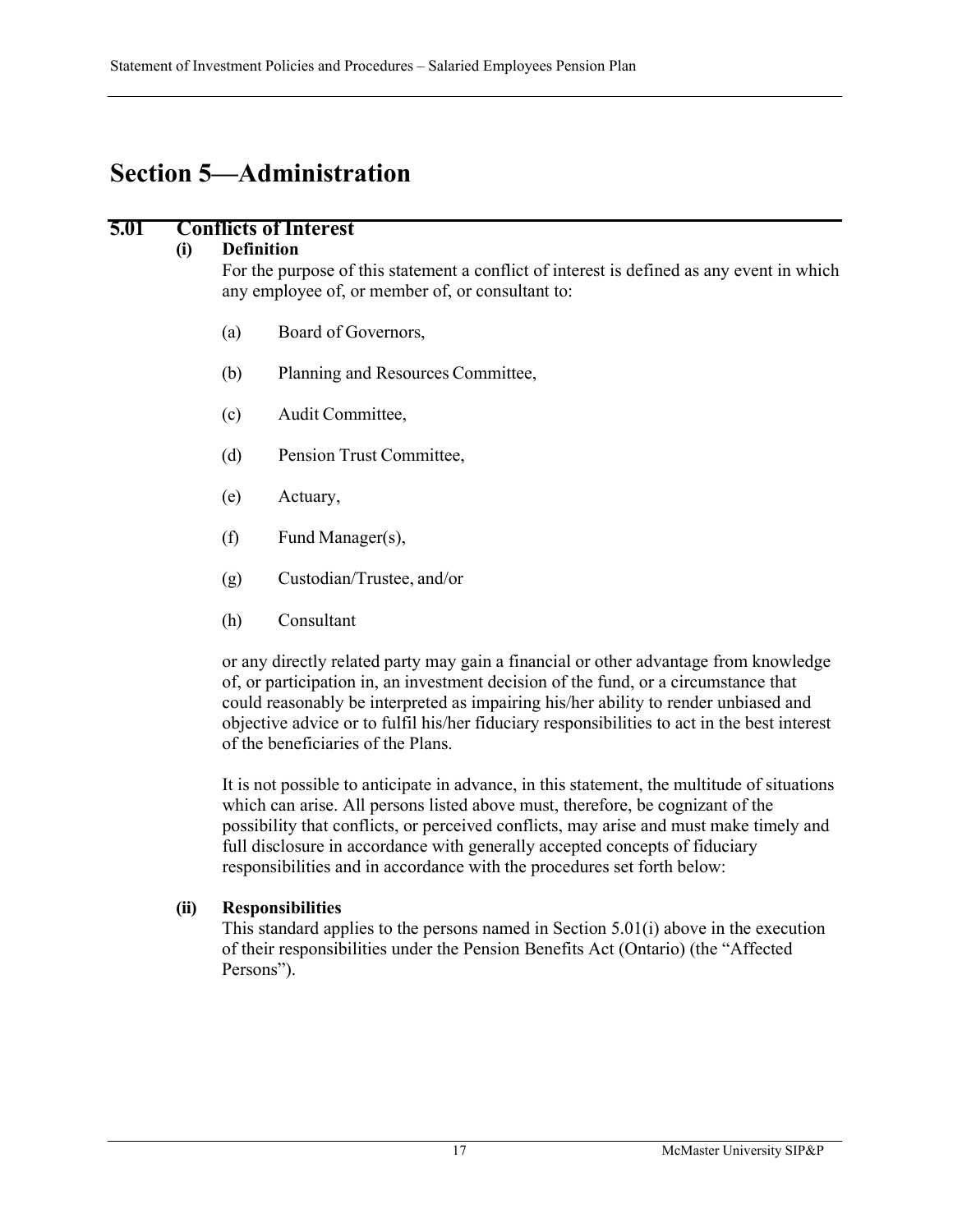## **(iii) Disclosure**

In the execution of their duties, the Affected Persons shall disclose any material conflict of interest relating to them, or any material ownership of securities, which could impair their ability to render unbiased advice, or to make unbiased decisions, affecting the administration of the Plans' assets.

Further, it is required that no Affected Person shall make any personal financial gain (direct or indirect) because of his or her fiduciary position. However, normal and reasonable fees and expenses incurred in the discharge of his/her responsibilities are permitted if documented and approved by the University.

No Affected Person shall accept a gift or gratuity or other personal favour that is material, from a person with whom the Affected Person deals in the course of performance of his or her duties and responsibilities for the Plans.

It is incumbent on any Affected Person who believes that he or she may have a conflict of interest, or who is aware of any conflict of interest, to disclose full details of the situation in writing to the Chair of the Committee within three business days after the individual becomes aware of the conflict of interest. The disclosure should also be made orally if awareness of the conflict occurs during the discussion of Plans' business.

The Committee, in turn, will decide what action is appropriate under the circumstances but, at a minimum, will table the matter at the next regular meeting of the Committee.

Normally, the individual disclosing the conflict of interest shall withdraw from the meeting during discussion of and vote on the issue causing the conflict of interest. The individual may be permitted, at the Committee's request, to participate in the discussion but he/she shall not be present for the vote.

The disclosure of a conflict of interest, the name of the individual declaring the conflict and the manner in which the conflict was resolved will be recorded in the minutes of the Committee.

# <span id="page-20-0"></span>**5.02 Related Party Transactions**

Related party transactions are permitted for the Plans, subject to the following conditions:

- (a) Any transaction that is required for the operation or administration of the Plans under terms and conditions that are not less favourable to the Plans than market terms and conditions and such transaction does not involve the making of loans to, or investments in, the related party; or
- (b) Any transaction, where the combined value of all transactions with the same related party is nominal or the transaction(s) is immaterial to thePlans.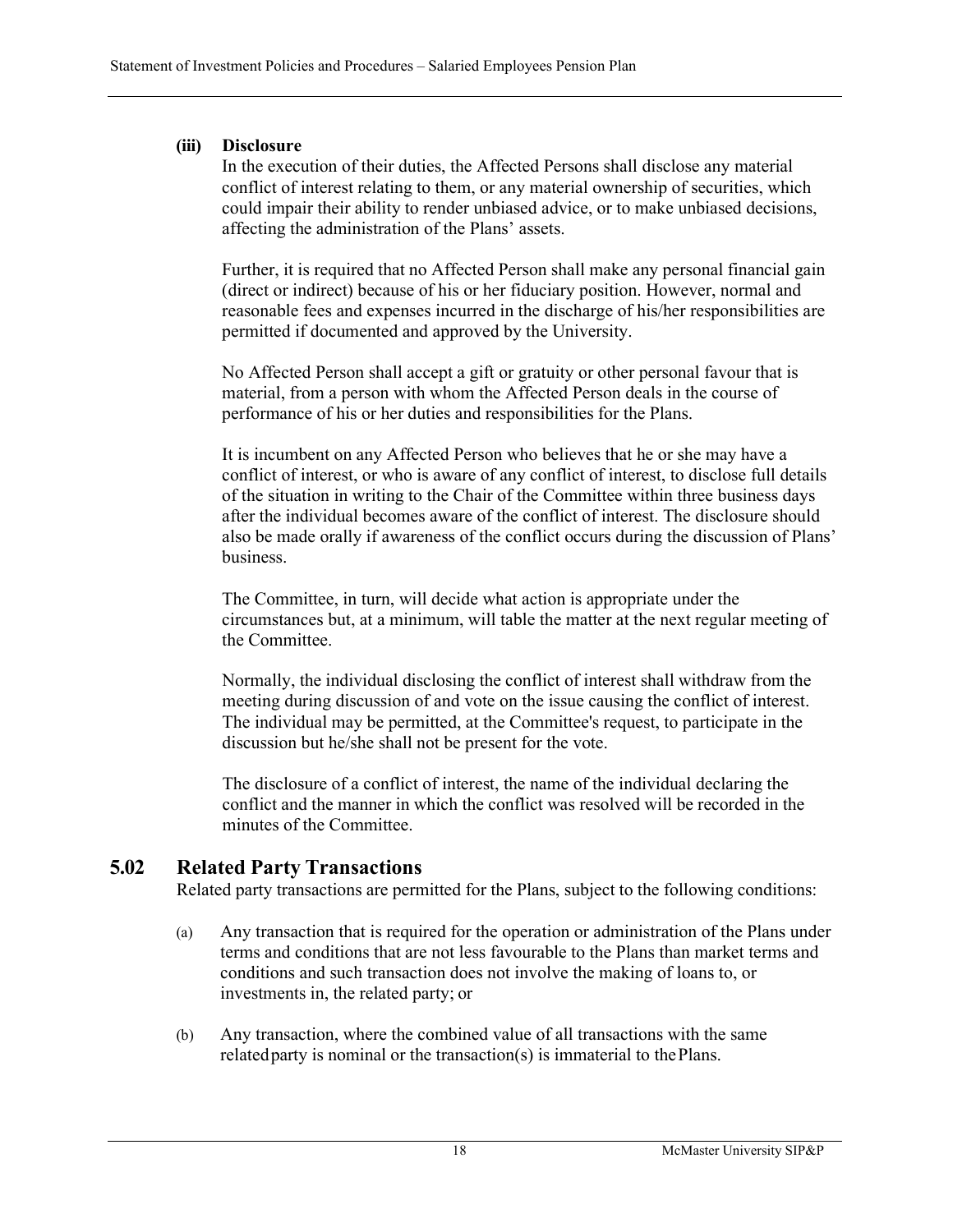For the purposes of this section, only the market value of the combined assets of the Plans shall be used as the criteria to determine whether a transaction is nominal or immaterial to the Plans. Transactions less than 3% of the combined market value of the assets of the Plans are considered nominal. Two or more transactions with the same related party shall be considered a single transaction.

# <span id="page-21-0"></span>**5.03 Selecting Fund Managers**

In the event that a new Fund Manager must be selected or additional Fund Manager(s) added to the set of existing fund managers, the Committee will undertake a Fund Manager search with the assistance of a third-party investment consultant. The criteria used for recommending the selection of a Fund Manager to the Board of Governors will be consistent with the investment and risk philosophy set out in Section 1.05 (Investment and Risk Philosophy).

# <span id="page-21-1"></span>**5.04 Monitoring of Fund Managers**

At least semi-annually, the Committee will monitor and review the:

- (a) Assets and net cash flow of the Plans;
- (b) Fund Manager's staff turnover, consistency of style and record ofservice;
- (c) Fund Manager's current economic outlook and investmentstrategies;
- (d) Fund Manager's compliance with this Policy and their Investment Mandate, where a Manager is required to complete and sign a compliance report;and
- (e) Investment performance of the assets of the Plans in relation to the rate of return expectations outlined in this Policy.

## <span id="page-21-2"></span>**5.05 Dismissal of a Fund Manager**

The Committee shall consider from time to time whether a Fund Manager's investment performance or any other circumstances may warrant recommendation to the Board of Governors of the introduction of a probationary period or a change in Fund Manager(s). Such circumstances would include but not be limited to:

- (a) Significant turnover in staff of Fund Manager(s);
- (b) Change in ownership of Fund Manager(s);
- (c) Failure of the Fund Manager(s) to satisfy all of the responsibilities set out in Section3 of this Statement or set out in the Manager's InvestmentMandate;
- (d) Desire to diversify the management of the Pension Fund or to add another Fund Manager(s).
- (e) Unsatisfactory performance and/or compliance in relation to the performance standards specified in Sections 3 and 4 of thisPolicy.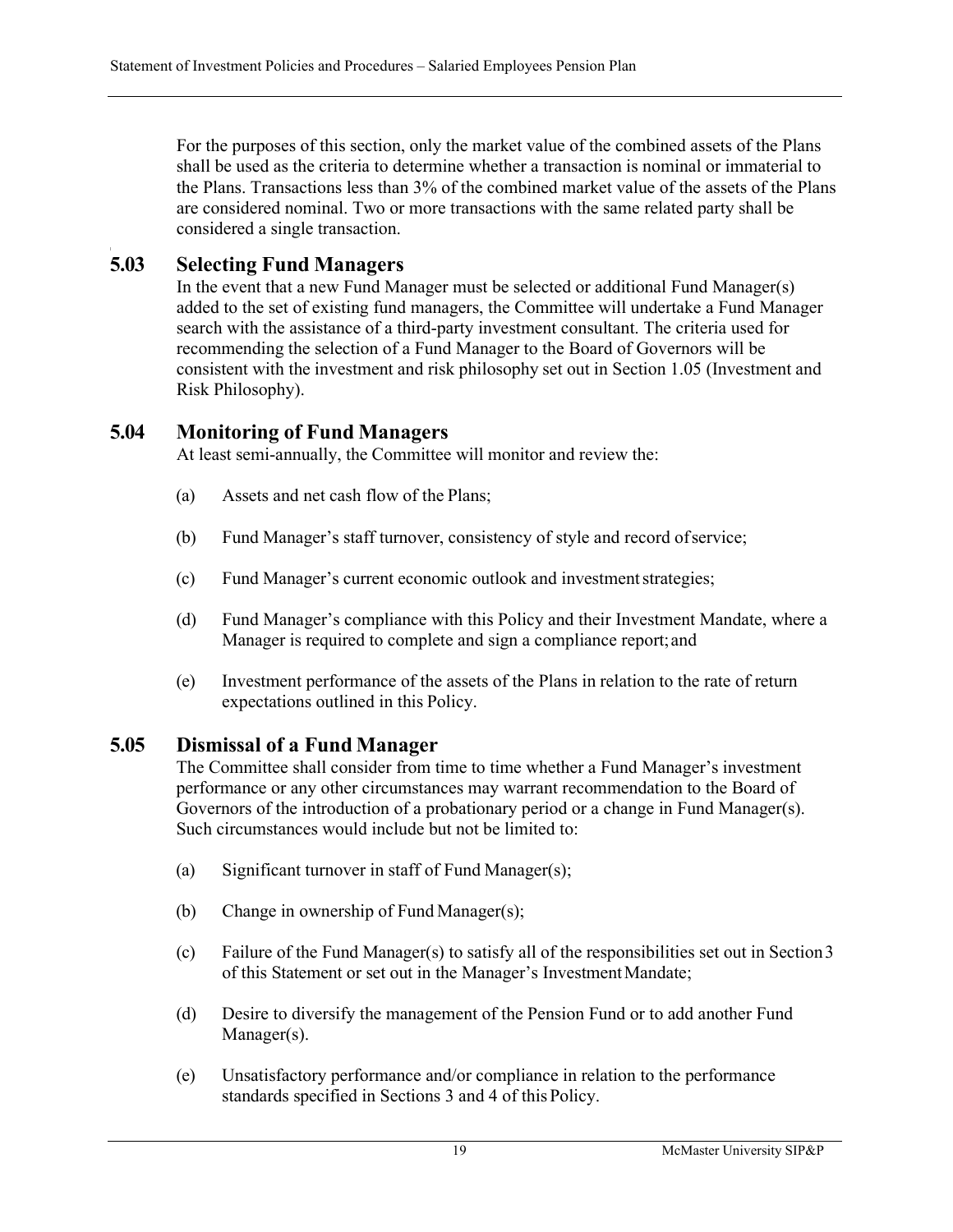# <span id="page-22-0"></span>**5.06 Voting Rights**

The Board of Governors has delegated voting rights acquired through the investments held by the Plans to the custodian of the securities to be exercised in accordance with the Fund Managers' instructions. Fund Managers are expected to exercise all voting rights related to investments held by the Fund in the interests of the Plans' members. The Fund Managers shall provide their proxy voting policies to the Treasurer.

Further, the Fund Managers must maintain records documenting how they voted and whether ESG was factored into the proxy voting decision making process and must advise the Treasurer regarding their voting on any unusual items or items where they vote against management, at least on an annual basis.

At least annually, each Fund Manager shall provide Treasury with a report of proxy voting actions and how ESG factored into the voting.

At least annually, a summary report of investment manager proxy voting action and how ESG factored into the voting shall be provided to the Planning and Resources Committee of the Board of Governors.

The Board of Governors reserves the right to take back voting rights of assets held in segregated portfolios for specific situations.

## <span id="page-22-1"></span>**5.07 Valuation of Investments Not Regularly Traded**

The following principles will apply for the valuation of investments that are not traded regularly:

### **(a) Equities**

Average of bid-and-ask prices from two major investment dealers, at least once every calendar quarter.

### **(b) Bonds**

Same as for equities.

### **(c) Mortgages**

Unless in arrears, the outstanding principal plus/minus the premium/discount resulting from the differential between the face rate and the currently available rate for a mortgage of similar quality and term, determined at least once every calendar quarter.

### **(d) Real Assets**

A certified written appraisal from a qualified independent appraiser at least every two years.